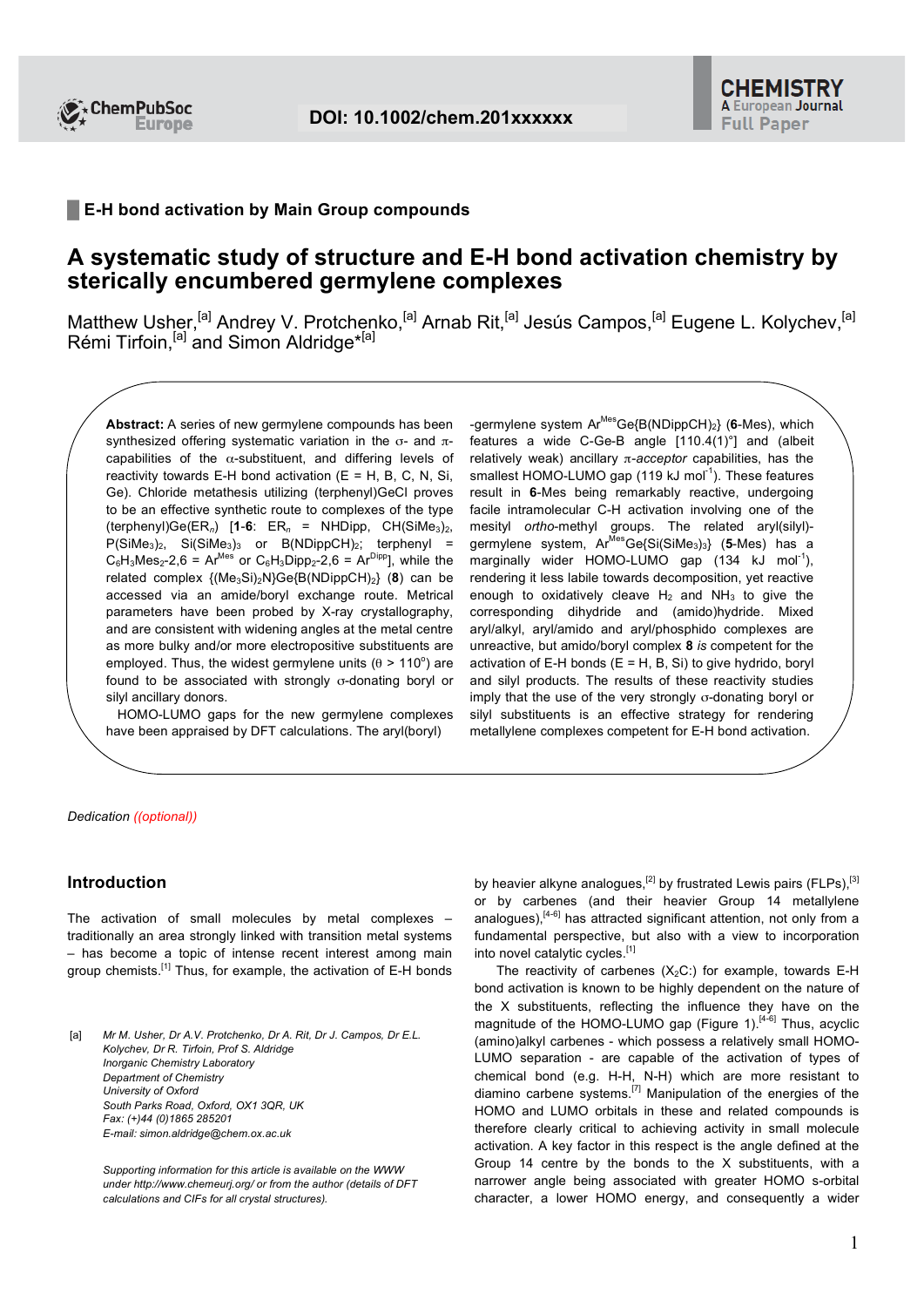

# **A European Journal Full Paper**

HOMO-LUMO gap.<sup>[4]</sup> Such characteristics tend to be found in association with a cyclic backbone (especially for 4- and 5 membered rings) and/or with highly electronegative  $\alpha$ substituents. The latter finding has been rationalized by Bertrand *et al.* on the basis of the inductive lowering of the contributing orbitals from the X-substituents to the  $\sigma$  ( $a_1$ ) orbital (Figure 1).<sup>[4]</sup> and at a broader level is in accordance with Bent's rule that greater p-character (and hence an angle closer to  $90^\circ$ ) is found in bonds to more electronegative substituents.<sup>[8,9]</sup> Steric factors can also be important, with bulkier X groups causing elevation of the HOMO on the basis of a widened  $CX<sub>2</sub>$  angle.<sup>[10]</sup> The influence of the LUMO energy on the HOMO-LUMO gap can also be tuned, with  $\pi$ -donor substituents typically causing the LUMO to take on C-X  $\pi^*$  character and hence to be elevated.<sup>[4]</sup>



**Figure 1**. Variation in the energies of the HOMO and LUMO of a metallylene system,  $EX_2$ , as a function of the electronegativity (left) and  $\pi$ -donor capabilities (right) of X. Adapted from *Chem. Rev.* **2000**, *100*, 39-92 with permission.[4]

We have recently been interested in probing the potential for E-H activation by the heavier Group 14 analogues of carbenes, and have shown that acyclic silylenes possessing strongly σdonating (i.e. relatively electropositive)  $\alpha$ -substituents possess narrow HOMO-LUMO gaps and are capable of the activation of a range of E-H bonds (E = H, C, N).<sup>[11]</sup> While these processes are uniformly irreversible, related stannylene systems also offer the possibility for oxidative E-H activation (for  $E = H$ , B, N, O, Si). In some cases (those where  $E = N$  or O) the Sn<sup>IV</sup> products can undergo a subsequent reductive elimination step - owing to the more favorable  $Sn^{\text{II}}/Sn^{\text{IV}}$  redox couple.<sup>[11]</sup> With this in mind, we were keen to investigate E-H activation by acyclic germylene compounds, and in particular to probe the potential for tuning the reactivity of such complexes by systematic variation in the nature of the X substituents.

The first reports of isolated germylene complexes go back to the pioneering work of Lappert,  $[12-19]$  but the application of such systems in E-H bond activation chemistry owes much to the work of Power on bulky terphenyl-substituted systems (Figure 2).<sup>[18]</sup> Thus, for example,  $Ar^{Dipp}$ <sub>2</sub>Ge and  $Ar^{Mes}$ <sub>2</sub>Ge  $Ar^{Dipp} = C_6H_3Dipp_2-2,6$ ,  $Ar^{Mes}$  =  $C_6H_3Mes_2$ -2,6; where Dipp =  $C_6H_3'Pr_2$ -2,6 and Mes =  $C_6H_2Me_3-2,4,6$ ] have been shown to react with a wide variety of small molecules,  $^{[18f,18i,18j,18o,18p,18r-18t]}$  including  $H_2$  and NH<sub>3</sub>, leading to the formation of Ge<sup>IV</sup> products.<sup>[15b,15c,15e,18j]</sup> Reactions with other substrates of the type HX (e.g.  $X = CN$ ,  $N_3$ , F,  $SO_3CF_3$ ,  $PH_2$ , NHNRR') have also been shown to proceed via formal oxidative addition.<sup>[18o,18p,18r]</sup>

The availability of the terphenyl germanium(II) chlorides (ArMesGeCl)2 (**1**-Mes) and ArDippGeCl (**1**-Dipp) affords the opportunity for the synthesis of related unsymmetrical germylene and digermene systems via chloride metathesis.<sup>[20]</sup> With this in mind, these precursors were seen as potential starting points for a systematic study of substituent effects on the structural and reaction chemistry of germylene compounds of the types ArGeX (Ar =  $Ar^{Dipp}$  and  $Ar^{Mes}$ ). In particular, given that boryl- and silylsubstituted silylenes are known to be uniquely capable (among such  $Si<sup>II</sup>$  systems) of the oxidative activation of  $H<sub>2</sub>$ , we sought to target related germylene complexes containing similar substituents at X.



**Figure 2.** Landmark structurally characterized two-coordinate germylenes.

#### **Results and Discussion**

#### **Synthesis of germylene 'library'**

A series of germylene complexes offering systematic variation in the nature of the supporting ancillary framework was targeted using metathesis chemistry from the terphenyl-germanium(II) chlorides **1**-Mes and **1**-Dipp originally reported by Power and coworkers (Scheme 1).<sup>[18b,18d]</sup> The different aryl substituents were employed in tandem with a view to probing peripheral steric effects on reactivity patterns, and at a more pragmatic level in an attempt to manipulate solubility to obtain tractable crystalline products. In the event, a wide range of such systems proves to be accessible, offering variation in both the  $\sigma$ - and  $\pi$  properties of the ancillary substituent ER*n*. Thus, relatively electropositive (and hence strongly σ-donating) substituents such as boryl and silyl groups can be incorporated, in addition to more conventional amido, phosphido and alkyl groups.<sup>[20]</sup> From the perspective of  $\pi$ bonding, systems displaying characteristics ranging from  $\pi$ acceptors (boryl) though  $π$ -neutral (alkyl) to  $π$ -donor (amido) can therefore be selected. As noted above, variation of the substituent σ/π characteristics offers a basis for controlling the HOMO-LUMO separation: as such, we viewed these systems as offering the potential for tuneable lability, for example towards E-H oxidative addition chemistry.



**1-Mes**:  $Ar = Mes = C_6H_2Me_3-2, 4, 6, n = 2$ **1-Dipp**: Ar = Dipp =  $C_6H_3Pr_2-2,6, n = 1$ 

**Scheme 1**. Synthesis of a library of unsymmetrical germylene complexes **2**-**6** by metathesis chemistry. Key reagents and conditions: a) 1 equiv. Li[ER<sub>n</sub>] (for 2, 3, **4**, **6**) or K[Si(SiMe<sub>3</sub>)<sub>3</sub>] (for **5**), Et<sub>2</sub>O, 22-74%.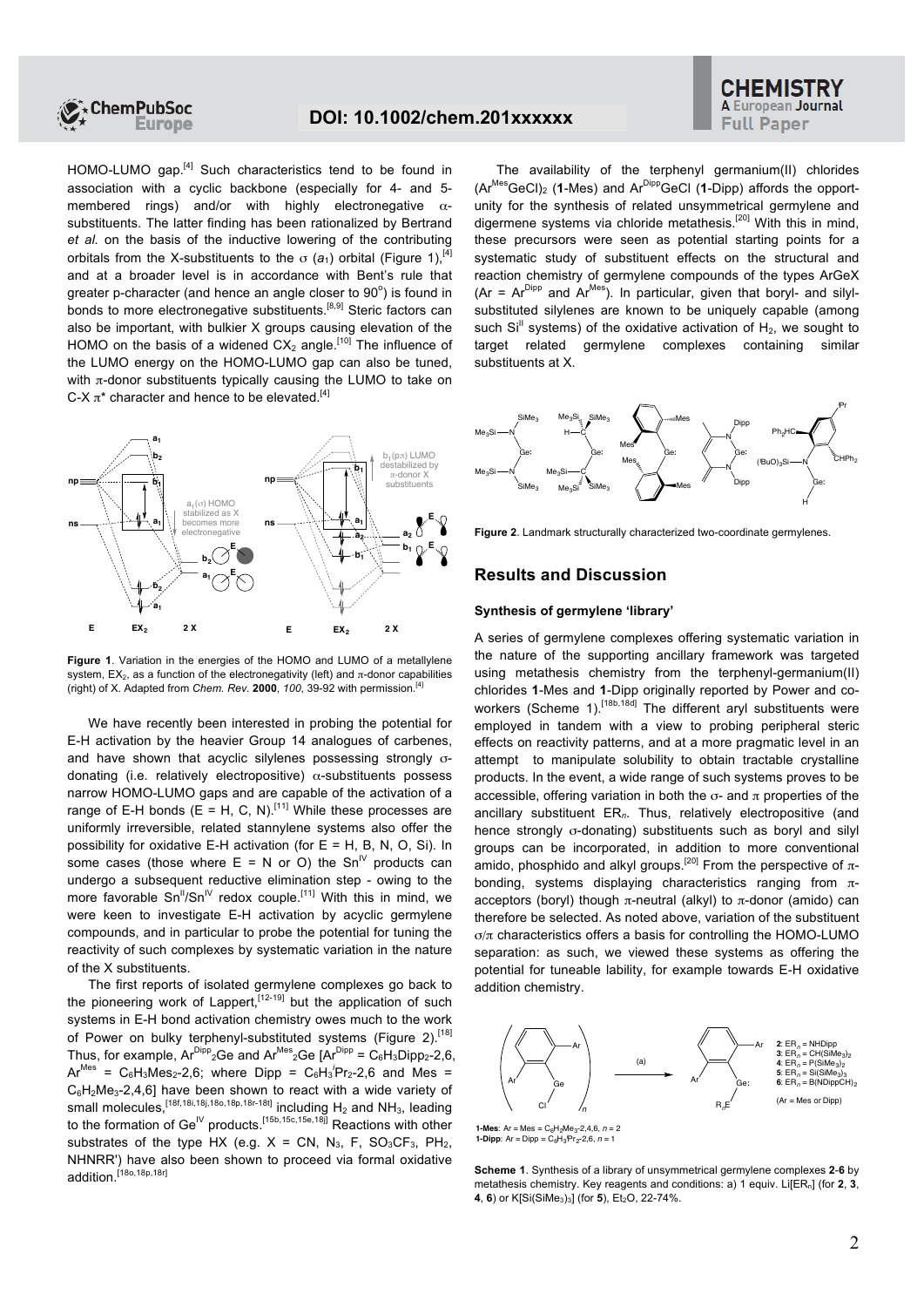

The reaction between Li[NH(Dipp)] and **1**-Mes in diethyl ether immediately generates a yellow solution, and the germaniumcontaining product, ArMesGe{NH(Dipp)} (**2**-Mes), can be characterized by multinuclear NMR, X-ray crystallography and elemental microanalysis (Scheme 1, Figure 3 and Table 1). *In situ* <sup>1</sup>H NMR studies show that the reaction converts **1**-Mes into **2**- Mes in essentially quantitative fashion, with the isolated yield of 74% reflecting losses during work-up. Spectroscopically, it is noteworthy that the NH resonance for **2**-Mes is found at significantly lower field ( $\delta_H$  = 7.19 ppm) than the signals measured for related donor/acceptor NHC-germylene complexes [e.g.  $\delta_H$  = 4.11 ppm for IPrGe(Cl)NHDipp].<sup>[29]</sup> In the latter complex, coordination of the carbene at germanium effectively eliminates π-bonding with the amido substituent. In **2**-Mes, which features a formally vacant  $p\pi$  orbital, it is hypothesised that the unusually high NH chemical shift is due to the much greater extent of N→Ge π-donation: significant deshielding of the NH proton can therefore be rationalized on the basis of a resonance structure featuring a formal Ge=N double bond (Scheme 2). That the NH chemical shift measured for **2**-Mes is at a markedly lower field even than that of  $(Ar^{Mes}NH)_2Ge$  ( $\delta_H = 5.46$  ppm) presumably reflects the presence of competing  $\pi$ -donors in the homoleptic amide complex.<sup>[13c]</sup>

**2**-Mes has been characterised by X-ray crystallography and represents a very rare example of a primary amido functionalized Group 14 metallylene (Figure 3).<sup>[13c,16p]</sup> Insofar as X-ray diffraction



**Figure 3**. Molecular structures of **2**-Mes, **2**-Dipp, **3**-Mes, **3**-Dipp, **4**-Mes, **5**-Mes, **6**-Mes and **8** as determined by X-ray crystallography. Most hydrogen atoms omitted and Dipp *<sup>i</sup>* Pr groups shown in wireframe format for clarity; thermal ellipsoids shown at the 50% probability level. Key bond lengths and angles are given in Table 1.

| Table 1. Key bond length and angles for germylene complexes 2-               |  |  |  |  |  |
|------------------------------------------------------------------------------|--|--|--|--|--|
| Mes, 2-Dipp, 3-Mes, 3-Dipp, 4-Mes, 5-Mes, 6-Mes and 8, together              |  |  |  |  |  |
| with comparative data for related literature germylenes. [13c, 18b, 18h, 20] |  |  |  |  |  |

| Compound                                                      | $X-Ge-X$ angle $(^\circ)$      | Ge-X distance (A)                                                                              |  |  |  |  |
|---------------------------------------------------------------|--------------------------------|------------------------------------------------------------------------------------------------|--|--|--|--|
| $Ar^{Mes}$ <sub>2</sub> Ge $^{[18b]}$                         | 114.4(2)                       | aryl: 2.033(4)                                                                                 |  |  |  |  |
| Ar <sup>Dipp</sup> <sub>2</sub> Ge <sup>[18h]</sup>           | 112.8(1)                       | aryl: 2.033(2)                                                                                 |  |  |  |  |
| 2-Mes                                                         | 96.0(1)                        | aryl: 2.011(2)                                                                                 |  |  |  |  |
| 2-Dipp                                                        | 102.5(1)                       | amido: 1.808(2)<br>aryl: 2.008(2)<br>amido: 1.815(2)                                           |  |  |  |  |
| $(Ar^{Mes}NH)_2$ Ge <sup>[13c]</sup>                          | 88.6(2)                        | amido: 1.896(2)                                                                                |  |  |  |  |
| $3-Mes$                                                       | 105.4(1)                       | aryl: 2.020(2)                                                                                 |  |  |  |  |
| 3-Dipp                                                        | 104.0(1)                       | alkyl: 1.999(2)<br>aryl: 2.019(2)<br>alkyl: 1.997(2)                                           |  |  |  |  |
| 4-Mes                                                         | 106.6(1)                       | aryl: 2.011(2)                                                                                 |  |  |  |  |
| $5$ -Mes $^a$<br>$Ar^{Mes}Ge(Ge^{t}Bu_{3})$ <sup>[20]</sup>   | 112.5(1), 112.7(1)<br>114.9(1) | phosphido: 2.329(1)<br>aryl: 1.996(3), 1.997(3)<br>silyl: 2.439(1), 2.440(1)<br>aryl: 2.011(5) |  |  |  |  |
|                                                               |                                | germyl: 2.544(1)                                                                               |  |  |  |  |
| 6-Mes                                                         | 110.4(1)                       | aryl: 1.991(2)                                                                                 |  |  |  |  |
| 8                                                             | 111.7(2)                       | boryl: 2.127(3)<br>amido: 1.852(5)<br>boryl: 2.129(6)                                          |  |  |  |  |
| <sup>a</sup> Two independent molecules in the asymmetric unit |                                |                                                                                                |  |  |  |  |



**Scheme 2**. Contributing resonance forms for amido germylenes **2**-Mes**/2**-Dipp.

can yield reliable H-atom positions, N(1) appears to be planar, with the sum of angles (360.0°) being consistent with significant π-back donation to Ge(1). The Ge(1)-N(1) bond length [1.808(2) Å] is significantly shorter than those found in previously reported acyclic amido(germylenes)  $[1.897(2)-1.903(3)$  Å].<sup>[13]</sup> In addition, the  $C(1)$ -Ge(1)-N(1) angle is narrow  $[96.0(1)^\circ]$ , suggesting the involvement of germanium orbitals of mostly p-character in the Ge-C/N bonds, and high s-character for the germanium-centred lone pair, as would be predicted on the basis of Bent's Rule (given the relatively high electronegativity of nitrogen).<sup>[8,13c]</sup> These considerations, together with the smaller steric bulk of the NHDipp substituent compared to Ar<sup>Mes</sup>, are presumably implicated in the closing up of the angle at Ge compared to that reported for Ar<sup>Mes</sup><sub>2</sub>Ge [114.4(2)<sup>o</sup>].<sup>[18b]</sup> The corresponding Ar<sup>Dipp</sup> substituted primary amido complex **2**-Dipp could also be synthesized in analogous fashion; increased solubility, however, results in a lower isolated yield (42 *vs.* 74%). Characterization by X-ray crystallography could also be achieved, with the structure obtained reflecting the differing steric bulk of the Mes and Dipp substituted terphenyl ligands: the C(3)-Ge(1)-C(15) angle in **2**- Dipp  $[102.5(1)^{\circ}]$  is ca. 6.5° wider than that found in 2-Mes.

Metathesis chemistry can also be applied to the synthesis of mixed aryl/alkyl germylene species: combination of **1**-Mes and  $Li[CH(SiMe<sub>3</sub>)<sub>2</sub>]$  in diethyl ether immediately gives rise to a deep red solution, from which Ar<sup>Mes</sup>Ge{CH(SiMe<sub>3</sub>)<sub>2</sub>} (3-Mes) can be obtained as dark red crystals in 69% yield (Scheme 1). The Dipp derivative (**3**-Dipp) could be synthesized in similar manner, although the isolated yield was again lower (38%). As with the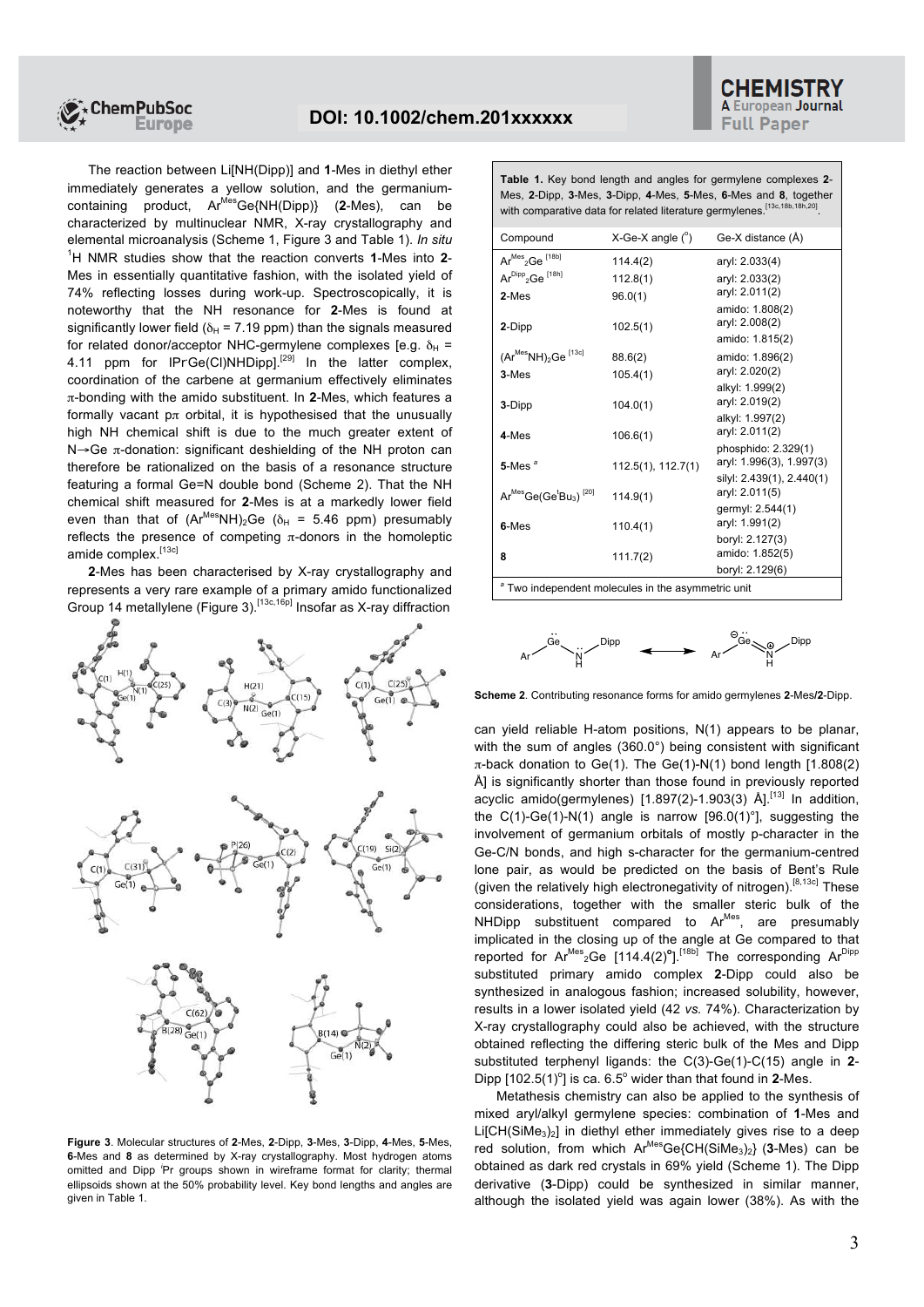

amido complexes **2**-Mes/**2**-Dipp, *in situ* NMR studies imply near quantitative conversion of the starting materials to **3**-Mes/**3**-Dipp with the lower isolated yields (particularly for the Dipp substituted system) presumably reflecting high solubility in hydrocarbon solvents. The crystal structures of **3**-Mes and **3**-Dipp are more uniform than their amido counterparts, and possess wider C-Ge-C angles  $[105.4(1)^\circ$  and  $104.0(1)^\circ$ , respectively; Figure 31, presumably reflecting both the greater steric demands and the less electronegative nature of the CH(SiMe<sub>3</sub>)<sub>2</sub> α-substituent (*vs.* NHDipp). Previous reports of alkyl germylenes go back some years: Lappert employed the -CH(SiMe<sub>3</sub>)<sub>2</sub> substituent, for example, to synthesize the first stable alkyl germylene,  ${(Me<sub>3</sub>Si)<sub>2</sub>HC}<sub>2</sub>Ge$ , in 1976.<sup>[22]</sup> Subsequently, the related, but slightly more encumbered system {(Me<sub>3</sub>Si)<sub>3</sub>C}{(Me<sub>3</sub>Si)<sub>2</sub>HC}Ge was synthesized, and shown to exist as a monomer in the solid state as well as in solution.<sup>[30]</sup>

While the syntheses of amido and alkyl derivatives of types **2** and **3** proceed cleanly at room temperature, attempts to synthesize the corresponding phosphido-germylenes under analogous conditions yield intractable mixtures of products. Carrying out the reaction of **1**-Mes with (dme)LiP(SiMe<sub>3</sub>)<sub>2</sub> (dme = 1,2-dimethoxyethane) at -30 °C, however, affords a dark brown/red solution from which deep purple crystals could be obtained and characterized by X-ray crystallography as the - P(SiMe<sub>3</sub>)<sub>2</sub> derivatized germylene complex 4-Mes (Figure 3). While there is literature precedent for phosphido germylenes, the majority are dimeric, with existing examples of two-coordinate systems typically employing very sterically bulky Psubstituents.<sup>[17]</sup> In common with most literature examples.<sup>[17d]</sup> 4-Mes features a pyramidal phosphorus centre [sum of angles at  $P(26) = 314.6^{\circ}$ ] and a relatively wide angle at germanium  $[106.6(1)$  *cf.*  $106.9(1)$ ° for a closely related ArGe $\{P(SiMe<sub>3</sub>)<sub>2</sub>\}$ system reported by Scheer and co-workers].<sup>[17b]</sup>

In similar fashion, the silylgermylene Ar<sup>Mes</sup>Ge{Si(SiMe<sub>3</sub>)<sub>3</sub>} (5-Mes) could also be synthesized at -30 °C, although the yield of 22% is significantly lower than that achieved for any of compounds **2**-**4** (34-79%), potentially reflecting not only solubility issues but also the greater lability of this silyl-substituted system to onward reactivity (*vide infra*). With this in mind, it might be noted that the attempted synthesis of the related homoleptic bis(silyl)germylene {(Me<sub>3</sub>Si)<sub>3</sub>Si}<sub>2</sub>Ge by Stalke resulted instead in the formation of a disilagermirane, an observation which was attributed to the high reactivity of the putative germylene.<sup>[31]</sup> Consistent with his notion, the crystal structure of **5**-Mes (Figure 3) features the widest angle at germanium [112.6(1)° (mean)], among all the new compounds isolated, reflecting the combination of steric bulk and electropositive donor atom in the silyl group employed. A similar angle [114.9(1)°] has been reported for a related germylene featuring the bulky germyl substituent, -Ge<sup>t</sup>Bu<sub>3</sub>.<sup>[20]</sup> The steric bulk of the silyl complex also influences the spectroscopic properties of **5**-Mes; splitting of the Mes *meta*-H and *ortho*-CH<sub>3</sub> signals in the <sup>1</sup>H NMR spectrum is observed at temperatures below 25°C consistent with restricted rotation around the C-C bonds linking the flanking mesityl groups to the central phenyl ring of the Ar<sup>Mes</sup> ligand.

Attempts to synthesize the boryl-germylenes ArMesGe{B(NDippCH)2} and ArDippGe{B(NDippCH)2} (**6**-Mes and **6**- Dipp) at -30 °C using analogous procedures to those used for **4**- Mes/5-Mes, but employing boryllithium reagent (thf)<sub>2</sub>Li[B(NDipp-CH)2], lead to the formation of mixtures of products including the

borane HB(NDippCH)<sub>2</sub>.<sup>[25]</sup> Ar<sup>Dipp</sup>Ge{B(NDippCH)<sub>2</sub>} (6-Dipp) could be isolated, however, as a green compositionally pure solid by ensuring the reaction mixture never warmed up above -10 °C during work-up.  $[19]$  The use of the very weakly polar solvent Me3SiOSiMe<sup>3</sup> was additionally found to be necessary to promote crystallization. The related but less sterically protected **6**-Mes system was found to be extremely labile, undergoing facile onward C-H activation (*vide infra*), and as a result could only be obtained in very low yield. Its lower solubility however, did allow it to be obtained as single crystals suitable for X-ray crystallography, albeit in very small quantities (Figure 3). The B(28)-Ge(1)-C(62) bond angle for **6**-Mes [110.4(9)°] is marginally narrower than that of silyl complex **5**-Mes, consistent with observations made for related boryl- and silylsilylenes.<sup>[11a,11b]</sup> Interestingly the B-Ge bond does not lie coplanar with the diazaboryl heterocycle, as would be expected for an  $sp<sup>2</sup>$  hybridised B atom, being projected out-ofplane at an angle of 14.5°. This effect has precedent in related main group boryl complexes such as  $\{(\text{HCDippN})_2B\}_2Sn$ , and is thought to be predominantly steric in origin.<sup>[11]</sup> Only one other example of a boryl germylene is available in the current literature,[11a,19] and compounds **6**-Mes and **6**-Dipp represent to our knowledge the first such systems to be synthesized without stabilisation by a  $\pi$ -donor  $\alpha$ -substituent.

Understandably then, **6**-Mes in particular is extremely labile towards intramolecular C-H insertion (*vide infra*) and alternative boryl-germylene systems were sought which would be easier to manipulate at ambient temperature for reactivity studies. With this in mind, the reaction of Lappert's diamido-germylene  ${(Me<sub>3</sub>Si)<sub>2</sub>N}<sub>2</sub>Ge (7)<sup>[12]</sup> with equivalent (thf)<sub>2</sub>Li[B(NDippCH)<sub>2</sub>] was$ shown to give access to {(Me3Si)2N}Ge{B(NDippCH)2} (**8**) through displacement of one equivalent of lithium amide (Scheme 3).[19] **8** co-crystallizes from hexane with two molecules of dimeric  $[(\text{thf})Li{\mu}-N(\text{SiMe}_3)_2]_2$  (Figure 3), allowing the structural metrics of **8** to be assessed. However, attempts to remove the lithium amide co-product at this stage (for example using a weak acid such as [Et3NH]Cl) were unsuccessful, with the expected formation of HN(SiMe3)<sup>2</sup> being accompanied by the transformation of **8** into a germanium-containing product tentatively assigned as Ge ${B(NDippCH)_2}{N(SiMe_3)_2}(H)Cl$  (by comparison with the data obtained for the crystallographically characterized iodide analogue obtained from the reaction with [Me<sub>3</sub>NH]I). As such, samples of **8** generated using the approach outlined in Scheme 3 were used *in situ* for studies of onward E-H insertion chemistry, and the amide co-product then removed from the less reactive  $\text{Ge}^{\mathsf{IV}}$  final products by the use of  $[Et_3NH]$ Cl. Structurally, the core of **8** is remarkably similar to that of **6**-Mes, (Figure 3), with the two boryl-substituted compounds displaying identical Ge-B distances [2.129(6) and 2.127(3) Å, respectively] and very similar B-Ge-X angles [111.7(2) and 110.4(1)°].



**Scheme 3**. Synthesis of (amido)boryl germylene complex **8** via boryl/amide metathesis. Key reagents and conditions: (a) 1 equiv.  $(thf)<sub>2</sub>L[BNDippCH)<sub>2</sub>$ ], benzene, 95% by <sup>1</sup>H NMR (as 8 2[(thf)Li{u-N(SiMe<sub>3</sub>)<sub>2</sub>}]<sub>2</sub>).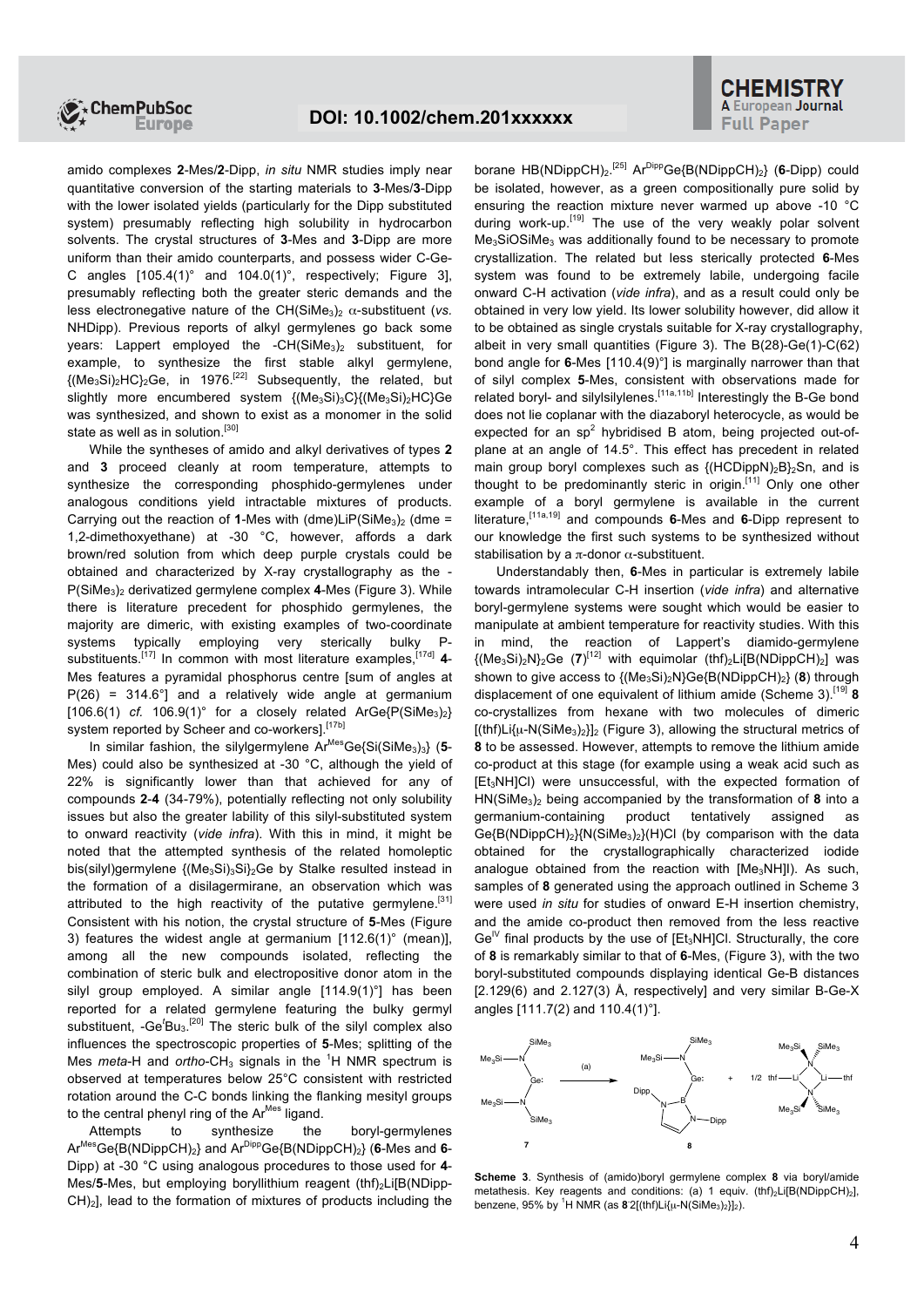

# **A European Journal Full Paper**

#### **Bond activation chemistry**

The five ArMes derivatives **2**-Mes – **6**-Mes and amido(boryl) system **8** have been studied using Density Functional Theory (DFT) calculations at the BP86/TZP level, with a view to assaying the nature and relative energies of the HOMO and LUMO for each (Table 2). These orbitals for the aryl(boryl) germylene **6**-Mes are illustrated in Figure 4, and show that the LUMO is constituted primarily of the vacant  $p\pi$  orbital at Ge (47%), with the HOMO being a Ge-centred lone pair (with 13% 4s and 33% 4p character). In the case of the aryl(amido) system **2**-Mes, the composition of the LUMO is perturbed by the incorporation of a contribution from the  $p\pi$  orbital at nitrogen (4.5%), leading to a pronounced elevation in its energy (-253 kJ mol<sup>-1</sup> cf. -294 and -305 kJ mol<sup>-1</sup> for **3**-Mes and **6**-Mes, respectively), consistent with the well-known effects of  $\alpha$ -amido groups in group 14 metallylene systems.



**Figure 4**. DFT calculated HOMO (left) and LUMO (right) of **6**-Mes.

| <b>Table 2.</b> DFT calculated HOMO and LUMO energies (in kJ mol <sup>-1</sup> ) for<br>compounds $2$ -Mes $-$ 6-Mes and 8. |                                            |                                                |        |            |     |  |  |
|-----------------------------------------------------------------------------------------------------------------------------|--------------------------------------------|------------------------------------------------|--------|------------|-----|--|--|
|                                                                                                                             | Compound Substituents                      | Angle at Ge $(^\circ)^\circ$ $E_{\text{HOMO}}$ |        | $E_{LUMO}$ | ٨E  |  |  |
| $2-Mes$                                                                                                                     | Ar <sup>Mes</sup> /NHDipp                  | 96.0(1)                                        | $-528$ | $-253$     | 275 |  |  |
| $3-Mes$                                                                                                                     | $Ar^{Mes}/CH(SiMe3)2$                      | 105.4(1)                                       | -471   | $-294$     | 177 |  |  |
| 4-Mes                                                                                                                       | $Ar^{Mes}/P(SiMe3)2$                       | 106.6(1)                                       | -466   | $-263$     | 203 |  |  |
| 5-Mes                                                                                                                       | $Ar^{Mes}/Si(SiMe3)3$                      | 112.6(1) <sup>b</sup>                          | $-446$ | $-312$     | 134 |  |  |
| 6-Mes                                                                                                                       | Ar <sup>Mes</sup> /B(NDippCH) <sub>2</sub> | 110.4(1)                                       | -424   | $-305$     | 119 |  |  |
| 8                                                                                                                           | N(SiMe <sub>3</sub> )                      | 111.7(2)                                       | $-429$ | $-249$     | 180 |  |  |
|                                                                                                                             | B(NDippCH) <sub>2</sub>                    |                                                |        |            |     |  |  |
| <sup>a</sup> As determined by X-ray crystallography. <sup>b</sup> Mean of two crystallographically                          |                                            |                                                |        |            |     |  |  |
| independent molecules in the asymmetric unit.                                                                               |                                            |                                                |        |            |     |  |  |

The HOMO-LUMO gaps calculated for all six systems are tabulated in Table 2;  $π$ -donor substituents in general lead to elevation of the LUMO, while more electropositive (stronger σdonor) groups elevate the HOMO, in line with general principles summarized by Bertrand *et al.*, for related carbene systems.<sup>[4]</sup> As such, the smallest HOMO-LUMO gaps (and hence greatest kinetic lability with respect to oxidative bond activation) are predicted for silyl- and boryl-substituted systems **5**-Mes and **6**- Mes. In a wider context, these numbers can be put into perspective by comparison with those calculated for diarylgermylenes (HOMO-LUMO gaps of 278 kJ mol<sup>-1</sup> and 266 kJ mol<sup>-1</sup> for the  $Ar^{Mes}$  and  $Ar^{Dipp}$  complexes respectively).<sup>[18]]</sup>

Consistent with the above quantum chemical data is the finding that solutions of **6**-Mes undergo intramolecular C-H activation at room temperature to form a Ge<sup>IV</sup> hydride 9 (Scheme 4). Multinuclear NMR data provide compelling evidence for the identity of the product: the upfield shift in the  $11B$  resonance from  $\delta_B$  = 50.5 ppm for 6-Mes to 26.5 ppm for 9 is consistent with the conversion of M<sup>II</sup> to M<sup>IV</sup> (cf.  $\delta_B$  = 96 ppm for Sn{B(NDippCH)<sub>2</sub>}<sub>2</sub>, and 28.3, 27.9 ppm for  $Sn{B(NDippCH)_2}_2H_2$  and  $Sn{B(NDipp CH$ <sub>2</sub> $/H$ )SiH<sub>3</sub>, respectively).<sup>[11c]</sup> Consistently, the <sup>1</sup>H NMR spectrum shows a Ge-H resonance at  $\delta_H$  = 4.11 ppm, and five signals for the remaining  $CH<sub>3</sub>$  mesityl groups, together with mutually coupled doublets for the GeCH<sub>2</sub> unit  $(^2J_{HH} = 13.1$  Hz). The structure of **9** was ultimately determined by X-ray crystallography, which confirms the activation of one of the mesityl *ortho*-methyl C-H bonds at germanium (Scheme 4).



**Scheme 4**. (upper) Intramolecular C-H activation by **6**-Mes. Key reagents and conditions: (a) benzene-d<sub>6</sub>, room temperature, 12 h. (lower) *in situ* <sup>1</sup>H NMR spectrum (aliphatic region) and molecular structure of **9** as determined by X-ray crystallography. Most hydrogen atoms omitted and Dipp *<sup>i</sup>* Pr groups shown in wireframe format for clarity; thermal ellipsoids shown at the 50% probability level. Key bond lengths  $(A)$  and angles  $(°)$ : Ge(1)-C(2) 1.974(1), Ge(1)-C(12) 1.973(1), Ge(1)-B(26) 2.074(1), C(12)-Ge(1)-B(26) 126.9(1).

Intramolecular C-H bond activation is not unheard of for metallylene systems: the acyclic silylene {(Me3Si)DippN}Si-  ${B(NDiopCH)}_2$ , for example, undergoes insertion of  $Si<sup>H</sup>$  into the methine CH bond of one of the boryl Dipp groups, although this chemistry requires more forcing conditions (heating at 50 °C for 48 h).<sup>[11a]</sup> C-H activation occurs at much lower temperatures for systems with more readily accessible triplet states [notably  $({}^{t}Bu_{3}Si)_{2}Si$ ],<sup>[32]</sup> but ambient temperature C-H activation by twocoordinate germanium systems is rare.<sup>[18m]</sup>

With **6**-Mes undergoing ready onward reaction by intramolecular C-H activation, it was decided instead to probe the use of the less labile silyl-substituted system **5**-Mes and (amido)boryl complex **8** for *intermolecular* E-H bond activation. Initial studies were carried out with dihydrogen at room temperature and 4 atm. pressure (conditions under which amido, alkyl and phosphido compounds **2**-Mes, **3**-Mes and **4**-Mes showed no reaction after 1 week). A solution of **5**-Mes in toluene, on the other hand, changed colour from green to colourless overnight, and the dihydride product Ar<sup>Mes</sup>Ge{Si(SiMe<sub>3</sub>)<sub>3</sub>}(H)<sub>2</sub> (10) could be characterized by standard spectroscopic and crystallographic techniques (Scheme 5).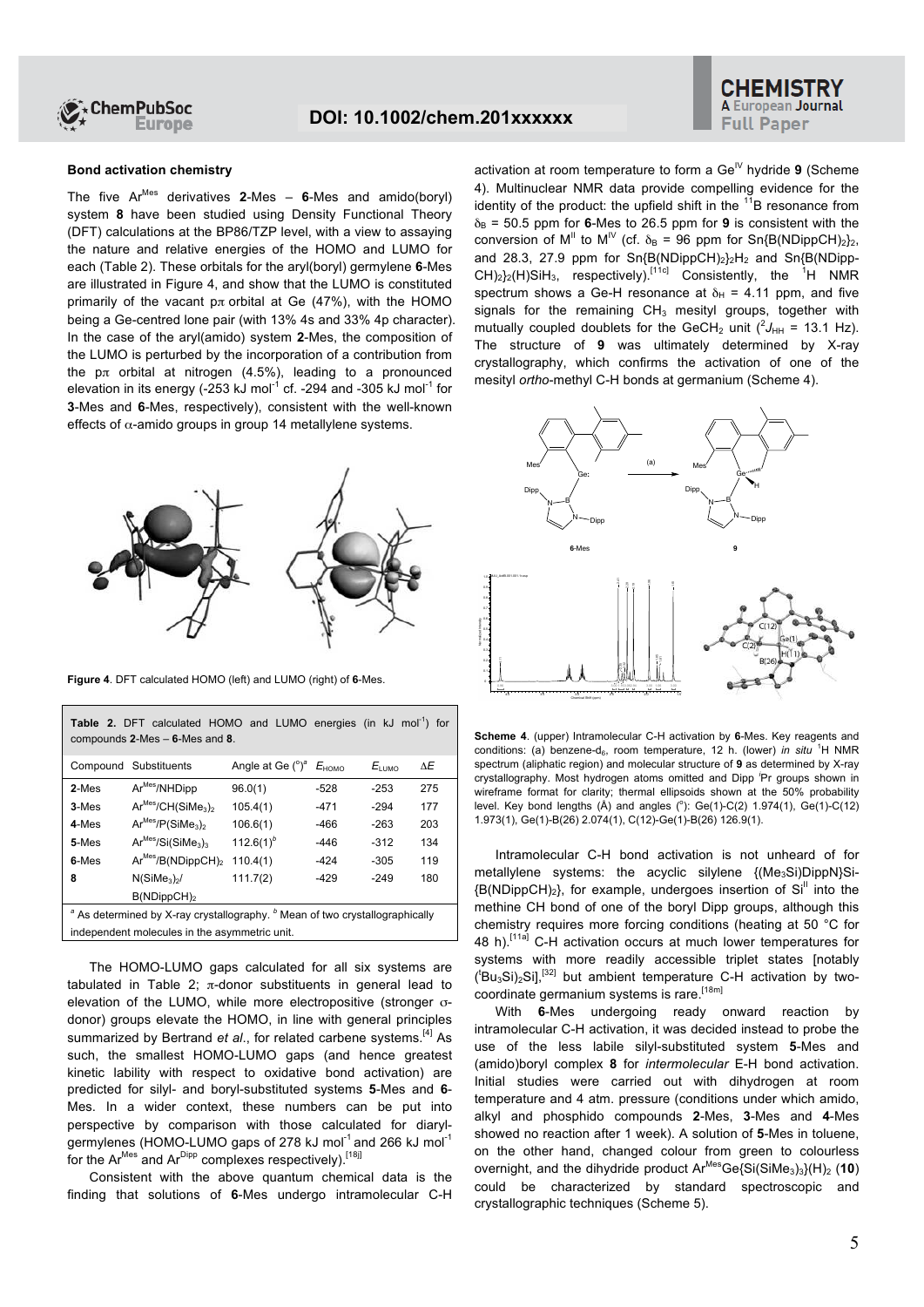



**Scheme 5**. Activation of E-H bonds (E = H, N) by silylgermylene **5**-Mes. Key reagents and conditions (a)  $H_2$  (ca. 4 atm), toluene, room temperature, 3 h,  $70\%$ ; (b) NH<sub>3</sub> (ca. 1 atm), toluene, room temperature,  $\leq$  5 min, 74%.

Previous reports of the formation of a dihydride by oxidative addition of  $H<sub>2</sub>$  to a germylene complex come from the work of Power on homoleptic bis(terphenyl) systems, although there is also precedent for arene elimination to take place (depending on ligand steric demands), ultimately yielding a metal trihydride after assimilation of a second molecule of H<sub>2</sub>.<sup>18j</sup> Confirmation that 10 results from straightforward  $H_2$  oxidative addition could be obtained from NMR spectroscopy and X-ray crystallography (Figure 5). Although the germanium-bound hydrogen atoms could not be unambiguously located in the difference Fourier map, their presence is consistent (i) with a new resonance at  $\delta_H$  = 3.80 ppm in the <sup>1</sup>H NMR spectrum of crystals redissolved in benzene-d<sub>6</sub>, and (ii) with the marked widening of the Si-Ge-C angle [125.4(2)° cf. 112.6(1)° (mean) for **5**-Mes] – a phenomenon previously observed to accompany oxidative formation of  $E^W$  dihydride species ( $E = Si$ , Ge, Sn). Thus, similar widening of the angle at the Group 14 centre accompanies the oxidative addition of  $H_2$  at silylene, germylene, and stannylene complexes [e.g. from 114.4(2)° to 127.9(2)° for  $Ar^{Mes}$ <sub>2</sub>Ge],<sup>[18b,18j, 11]</sup> and presumably results from the reduced size of  $E^W$ , and the consequent need to open up the angle between bulky peripheral substituents. Consistently, the Ge-Si bond length is shortened in **10** [2.407(3) Å] compared to that measured in **5**-Mes [2.437(2) Å].



**Figure 5**. Molecular structures of **10** and **11** as determined by X-ray crystallography. Most hydrogen atoms omitted and mesityl groups shown in wireframe format for clarity; thermal ellipsoids shown at the 50% probability level. Key bond lengths  $(A)$  and angles  $(°)$ : (for **10**) Ge(1)-Si(1) 2.405(1), Ge(1)-C(1) 1.973(6), C(1)-Ge(1)-Si(1) 125.2(2); (for **11**) Ge(1)-Si(1) 2.400(1), Ge(1)-C(1) 1.984(3), Ge(1)-N(1) 1.76(1), C(1)-Ge(1)-Si(1) 125.8(2).

The reactivity of **5**-Mes towards ammonia was also probed (with compounds of types **2**-**4** again showing no hint of reactivity). Clean reaction was observed between 5-Mes and NH<sub>3</sub> at room temperature and 1 atm. pressure, leading immediately to the formation of a colourless solution, from which X-ray quality crystals of the (amido)hydride **11** could be isolated (Scheme 5 and Figure 5). There is some recent precedent for the reaction of germylenes with NH3: Power's bis(terphenyl)germylene systems

undergo NH oxidative addition on reaction with liquid NH<sub>3</sub> at -78  $^{\circ}$ C.<sup>[18]]</sup> and Nacnac' germanium systems activate NH<sub>3</sub> at ambient temperature, albeit in 1,4 fashion.[15b,15e] **11** gives rise to characteristic GeNH<sub>2</sub> and GeH resonances in the  ${}^{1}$ H NMR spectrum (mutually coupled doublet and triplet signals at  $\delta_H$  $= -0.06$  and 5.10 ppm, respectively), these being similar to those reported by Power and co-workers for the related bis(terphenyl)germanium (amido)hydride, Ar<sup>Mes</sup><sub>2</sub>Ge(NH<sub>2</sub>)H (-0.37 and 5.47 ppm, respectively).<sup>[18]</sup> As with dihydride complex 10, the Si-Ge-C bond angle determined crystallographically for **11** is widened significantly [to 125.8(2)°] from that found in the germylene precursor, and the Ge-Si bond is contracted [to 2.401(1) Ål. consistent with the formation of a  $\text{Ge}^{\mathsf{IV}}$  complex. Although modelled extensively in computational studies, the pathway for NH bond activation in ammonia remains little investigated in experimental work; recent work on borylstannylenes, however, suggests that mechanistic steps involving initial coordination of  $NH<sub>3</sub>$  via the metallylene p $\pi$  orbital, followed by N-to-M proton shuttling (mediated by a second molecule of NH<sub>3</sub>) are feasible.<sup>[11c,18j,33]</sup>

While (aryl)boryl germylene complex **6**-Mes proves to be too reactive with respect to intramolecular C-H activation to use in any productive chemistry towards external substrates, the related (amido)boryl system, **8**, has a wider HOMO-LUMO gap (180 vs. 119 kJ mol<sup>-1</sup>) and is stable in hydrocarbon solution at ambient temperature. Accordingly, the reactivity of **8** towards compounds containing E-H bonds (E = H, B, Si) was probed.<sup>[34]</sup> However, unlike the corresponding reaction of  $5$ -Mes with  $H_2$ , which proceeds via simple oxidative H-H bond cleavage, the product of the reaction of 8 with dihydrogen appears from *in situ* <sup>1</sup>H NMR spectroscopy to be more complex. Thus, three GeH signals are observed (at  $\delta_H$  = 1.73, 2.53 and 4.92 ppm) together with signals for two distinct boryl ligands and one  $N(SiMe<sub>3</sub>)<sub>2</sub>$  group. In addition, <sup>1</sup>H resonances are observed corresponding to one equivalent each of the borane HB(NDippCH)<sub>2</sub> and the diamido-germylene **7**. The identity of the germanium hydride product was definitively established by single crystal X-ray diffraction studies as the unsymmetrical digermane **12** (Scheme 6 and Figure 6), featuring two germanium centres linked by a single bond [*d*(Ge-Ge) = 2.431(1) Å]; Ge(1) is additionally bound to boryl,  $N(SiMe<sub>3</sub>)<sub>2</sub>$  and hydride ligands, while Ge(2) is linked to a single boryl substituent and two hydrides.

While the mechanism for the formation of **12** has not been definitively established, it seems unlikely that it proceeds via the Ge<sup>IV</sup> dihydride  ${(Me<sub>3</sub>Si)<sub>2</sub>N}Ge{B(NDippCH)<sub>2</sub>}{(H)<sub>2</sub>}$  (14) i.e. the product of simple oxidative addition of H<sup>2</sup> to **8**. This compound can be synthesized independently via the sequential reactions of **8** with [Me3NH]I to give {(Me3Si)2N}Ge{B(NDippCH)2}H(I) (**13**), followed by hydride/iodide metathesis with  $K[Et_3BH]$  (Scheme 6). The identities of both **13** and **14** have been established by spectroscopic and crystallographic means (Figure 6). In terms of reactivity, **14** proves to be thermally stable both as an isolated compound and in the presence of germylene **8**, and thus seems unlikely to be a competent intermediate in the formation of **12**.

An alternative pathway for the formation of **12** involves initial reaction of 8 with H<sub>2</sub> generating [{(HCDippN)<sub>2</sub>B}Ge(H)]<sub>*n*</sub> [and one equivalent of  $HN(SiMe<sub>3</sub>)<sub>2</sub>$ ] in a concerted fashion, with the former then taking up a second equivalent of  $H_2$  to give {(HCDippN)2B}GeH3. Such steps would closely mimic the synthesis of Ar<sup>Dipp</sup>GeH<sub>3</sub> via the hydrogenation of Ar<sup>Dipp</sup><sub>2</sub>Ge, as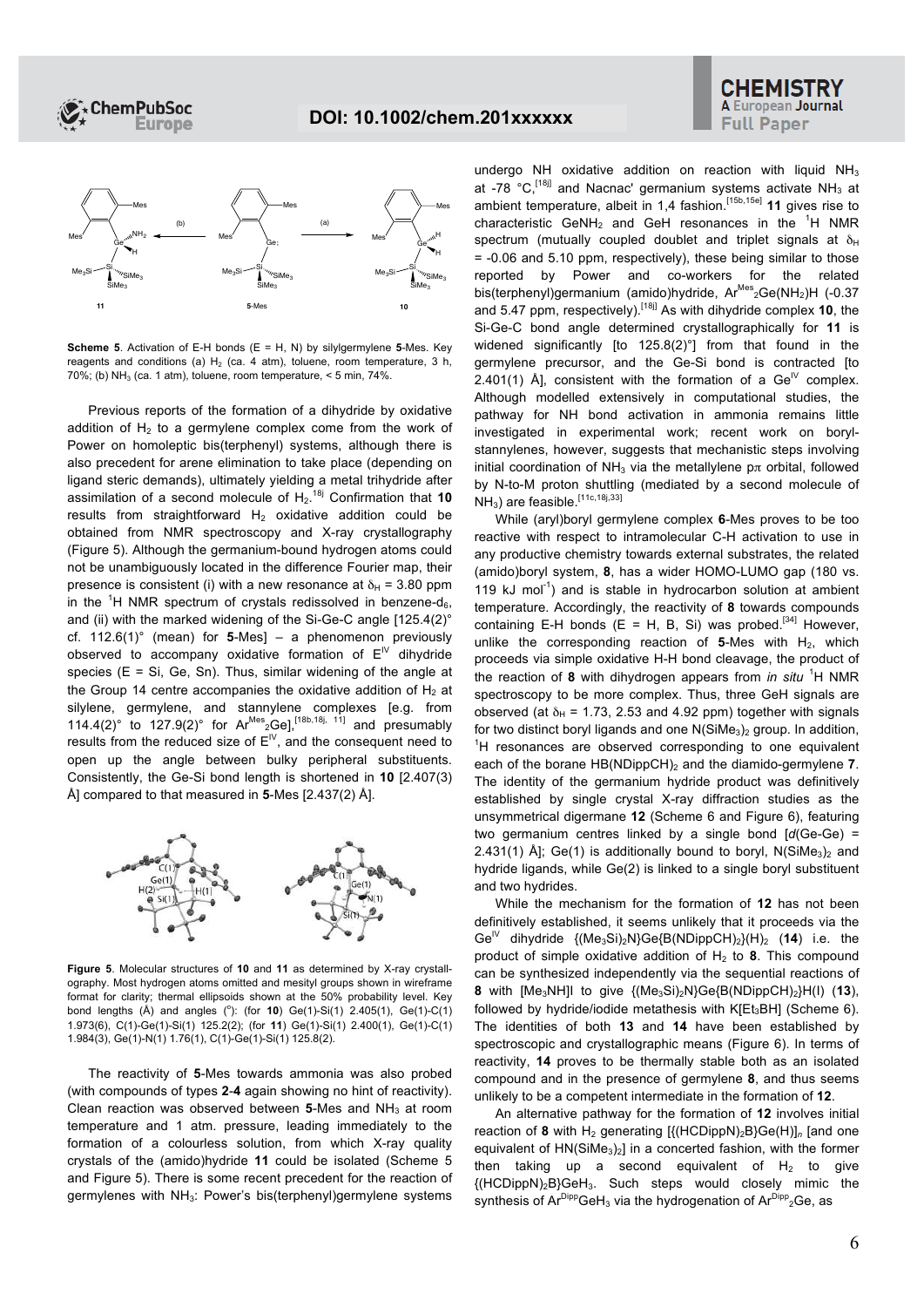



**Scheme 6**. E-H bond activation (E = H, B, Si) by (amido)boryl germylene complex 8. Key reagents and conditions: (a) H<sub>2</sub> (ca. 1 atm), hexane, room temperature, 6 h, 23% isolated yield; (b) [Me3NH]I, benzene, room temperature, 5 min, 78% isolated yield; (c) K[Et<sub>3</sub>BH], benzene-d<sub>6</sub>, 70° C, 3 d, 86% isolated vield; (d) (for **15**) SiH<sub>4</sub> (1 atm), benzene-d<sub>6</sub>, room temperature, 1 min, 24% isolated yield; (for 16) Me<sub>3</sub>N<sup>BH<sub>3</sub> (1 equiv.), benzene-d<sub>6</sub>, room temperature, 10</sup> min, 32% isolated yield.



**Figure 6**. Molecular structures of **12**-**16** as determined by X-ray crystallography. Most hydrogen atoms omitted and Dipp *<sup>i</sup>* Pr groups shown in wireframe format for clarity; thermal ellipsoids shown at the 50% probability level. Key bond lengths (Å) and angles (°): (for **12**) Ge(1)-Ge(2) 2.431(1), Ge(1)-N(32) 1.908(2), Ge(1)-B(41) 2.070(3), Ge(2)-B(3) 2.051(3), N(32)-Ge(1)-B(41) 113.1(1); (for **13**) Ge(2)-I(1) 2.577(1), Ge(2)-N(4) 1.844(2), Ge(2)-B(13) 2.058(2), N(4)-Ge(2)- B(13) 121.8(1); (for **14**) Ge(1)-N(2) 1.877(1), Ge(1)-B(11) 2.045(2), N(2)-Ge(1)- B(11) 116.5(1); (for **15**) Ge(1)-Si(2) 2.390(1), Ge(1)-N(3) 1.885(2), Ge(1)-B(12) 2.057(3), N(3)-Ge(1)-B(12) 114.8(1); (for **16**) Ge(1)-B(40) 2.104(2), B(40)-N(41) 1.827(3), Ge(1)-N(2) 1.920(2), Ge(1)-B(11) 2.094(2), N(2)-Ge(1)-B(11) 111.3(1).

reported by Power and co-workers.<sup>[18]]</sup> In the presence of a second molecule of the starting material **8**, oxidative addition of one of the three Ge-H bonds would then generate the observed product **12**. The last step does not seem unreasonable given that **8** is also shown to be capable of the oxidative addition of stronger Si-H bonds (vide infra). The amine  $HN(SiMe<sub>3</sub>)<sub>2</sub>$  generated in the first step then reacts with a third equivalent of **8** to generate the observed co-products Ge{N(SiMe<sub>3</sub>)<sub>2</sub>}<sub>2</sub> (7) and HB(NDippCH)<sub>2</sub>. More generally, it is noteworthy that the silylene, germylene and stannylene complexes of the type (amido)(boryl)E, show three different modes of interaction with  $H_2$ , with the silicon system undergoing simple oxidative addition to the  $Si<sup>N</sup>$  dihydride, and the tin system being inert. The tetrel containing product in the three cases therefore contains  $Si<sup>N</sup>$ , Ge<sup>III</sup> and  $Sn<sup>II</sup>$ , respectively.

Given the complex onward chemistry revealed in the reaction of **8** with dihydrogen, its reactivity towards other E-H bonds was investigated – notably towards systems containing hydridic Si-H and B-H bonds. In contrast, however, the reactions of **8** with SiH<sup>4</sup> and Me<sub>3</sub>N BH<sub>3</sub> can be shown to proceed cleanly via simple E-H oxidative addition, leading to the formation of the respective silyland (boryl)hydrides {(Me3Si)2N}Ge{B(NDippCH)2}H(SiH3) (**15**) and {(Me3Si)2N}Ge{B(NDippCH)2}H(BH<sup>2</sup> **.**NMe3) (**16**; Scheme 6 and Figure 6). The formation of a straightforward E-H insertion product is consistent with the observation in each case of a single Ge-H resonance in the respective <sup>1</sup>H NMR spectra (at  $\delta_H$  = 4.88 and 4.53 ppm), and in the case of **15** by mutual coupling  $(^3J_{HH} =$ 3.4 Hz) between the quartet GeH and doublet SiH<sub>3</sub> resonances. The structures of both compounds could also be determined crystallographically (Figure 6), and thus offer rare structurally authenticated examples of B-H and Si-H oxidative addition at a germylene complex.[35]

Of interest from a structural viewpoint for compounds **12**-**16** are the relatively small changes in the N-Ge-B angle brought about by oxidation of the parent germylene compound. Thus, the angle measured for  $8$  is  $111.7(2)^\circ$ , while those determined for the corresponding Ge-H, H-H, Si-H and B-H insertion products are 113.1(1) [for Ge(1)], 116.5(1), 114.8(1) and 111.3(1)<sup>o</sup>, respectively. This relatively limited widening contrasts with the much more marked effects observed for the addition of dihydrogen or ammonia to **5**-Mes, for example [112.6(1) to  $125.4(2)/125.8(2)^{\circ}$ ]. Conceivably, this reflects the fact that the essentially planar GeN(SiMe<sub>3</sub>)<sub>2</sub> unit can vary its orientation so as to minimize unfavourable steric interactions with the other substituents. Thus, in 8 the NSi<sub>2</sub> plane is inclined at an angle of 16.1° that of the N-Ge-B unit, consistent with the expected πstabilization of the germylene centre by the  $\alpha$ -amido substituent. In each of **12** and **14**-**16** the corresponding angle is much closer to orthogonal  $(60.3, 71.8, 66.5, and 86.1^\circ, respectively)$ . In addition, while the widening of the angle at germanium for **5**-Mes on E-H insertion can be attributed to the shortening of the bonds to the bulky ancillary ligands associated with the change from Ge<sup>II</sup> to Ge<sup>IV</sup>, the Ge-N distances in **12** and **14-16** are actually *longer* than that found in germylene **8** [1.908(2), 1.877(2), 1.885(2) and 1.920(2) vs. 1.852(5) Å] reflecting the loss of the π-bonding component.

## **Conclusions**

A series of seven new germylene compounds of the type (terphenyl)Ge(ER*n*) has been synthesized by chloride metathesis, with systematic variation in the σ- and π-capabilities of the ER*<sup>n</sup>* substituent being readily accomplished. The related system {(Me3Si)2N}Ge{B(NDippCH)2} (**8**) can also be accessed, utilizing an alternative amide/boryl exchange route. In each case, the metrical parameters associated with the two-coordinate germanium centre are accessible via X-ray crystallography, and are consistent with widening angles as more bulky and/or more electropositive substituents are employed. Thus, the widest germylene units ( $\theta$  > 110°) are found to be associated with boryl or silyl ancillary donors.

In terms of electronic structure, the HOMO-LUMO gaps for the new germylene complexes – appraised by DFT calculations – are found to be a function both of the angle at the germanium centre,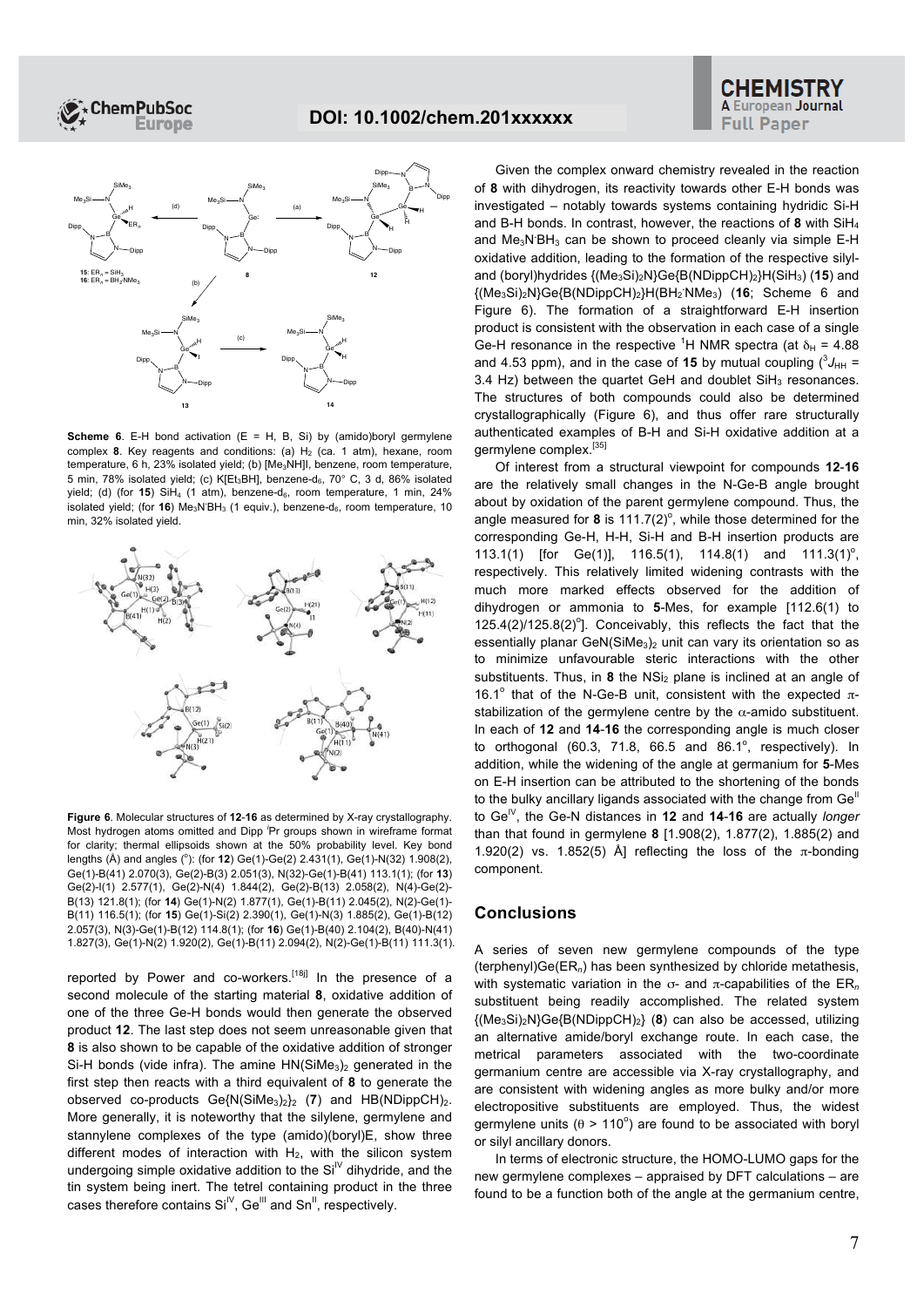

and the π-characteristics of the  $\alpha$ -substituents. In common with related systems, a larger HOMO-LUMO separation is associated with a narrow angle at germanium (greater HOMO σ-character) and  $\pi$ -donor substituents (LUMO destabilization). Conversely, aryl(boryl)germylene system **6**-Mes which features a wide C-Ge-B angle and (if anything) ancillary π-*acceptor* capabilities has the smallest HOMO-LUMO gap – a feature which results in it being unworkably reactive on the basis of intramolecular C-H activation. The related aryl(silyl)germylene system **5**-Mes has a marginally wider HOMO-LUMO gap, rendering it less labile towards decomposition, yet reactive enough to oxidatively cleave  $H_2$  and  $NH<sub>3</sub>$  to give the corresponding dihydride and (amido)hydride, respectively. In a similar fashion, formal replacement of the aryl substituent by an N(SiMe<sub>3</sub>)<sub>2</sub> group yields (amido)boryl complex 8 which is also competent for the activation of a range of E-H bonds  $(E = H, B, Si)$ . In the case of  $H<sub>2</sub>$  activation, the formation of an unsymmetrical digermane product implies a subsequent step involving Ge-H insertion chemistry. The results of these reactivity studies imply that the use of the very strongly σ-donating boryl or silyl substituents is an effective strategy for rendering metallylene complexes active in E-H activation processes. The narrow HOMO-LUMO gaps for these systems imply low activation barriers and hence kinetically facile oxidation processes. Moreover, the strong σ-donor capabilities of these substituents imply that – for germanium at least – the  $E^{\prime\prime}$  products are thermodynamically stable, with little hint of the possibility for subsequent reductive elimination that has been seen for related tin compounds.<sup>[11c]</sup>

### **Experimental Section**

#### **General considerations**

All manipulations were carried out using standard Schlenk line or dry-box techniques under an atmosphere of argon or dinitrogen. Solvents were degassed by sparging with dinitrogen and dried by passing through a column of the appropriate drying agent. THF was refluxed over potassium-sodium alloy and distilled prior to use; hexamethyldisiloxane was vacuum distilled prior to use. NMR spectra were measured in benzene- $d_6$  which was dried over potassium, or thf-d<sub>8</sub> (over LiAlH<sub>4</sub>) with the solvent then being distilled under reduced pressure and stored under dinitrogen in Teflon valve ampoules. NMR samples were prepared under dinitrogen in 5 mm Wilmad 507-PP tubes fitted with J. Young Teflon valves. <sup>1</sup>H and  ${}^{13}C_1{}^{1}H$ } NMR spectra were recorded on Varian Mercury-VX 300 MHz, Bruker Avance III HD nanobay 400 MHz or Bruker Avance III 500 MHz spectrometer at ambient temperature unless stated otherwise and referenced internally to residual protio-solvent  $({}^{1}H)$  or solvent  $({}^{13}C)$  resonances and are reported relative to tetramethylsilane ( $\delta$  = 0 ppm). <sup>11</sup>B{<sup>1</sup>H} NMR spectra were referenced to external Et<sub>2</sub>O·BF<sub>3</sub>. Assignments were confirmed using two dimensional <sup>1</sup>H-<sup>1</sup>H and <sup>13</sup>C-<sup>1</sup>H NMR correlation experiments. Chemical shifts are quoted in δ (ppm) and coupling constants in Hz. Elemental analyses were carried out by London Metropolitan University. Starting materials **1**-Mes, [18b] **1**- Dipp,<sup>[18d]</sup> **7**,<sup>[12a]</sup> Li[NH(Dipp)],<sup>[21]</sup> Li[CH(SiMe<sub>3</sub>)<sub>2</sub>],<sup>[22]</sup> Li(dme)[P(SiMe<sub>3</sub>)<sub>2</sub>],<sup>[23]</sup> KSi(SiMe<sub>3</sub>)<sub>3</sub>,<sup>[24]</sup> and (thf)<sub>2</sub>Li[B(N(Dipp)CH<sub>2</sub>)<sub>2</sub>],<sup>[25]</sup> were synthesized according to published procedures. Silane was prepared in a similar manner to that described in ref 26 from SiCl<sub>4</sub> (2.78 g, 16.3 mmol) and LiAlH<sub>4</sub> (0.63 g, 16.6 mmol) in  $Et<sub>2</sub>O$  (20 mL) in a degassed 400 mL ampoule and used without fractionation (CAUTION: SiH<sub>4</sub> reacts violently with air!). [Me<sub>3</sub>NH]I was prepared from equimolar amounts of [Me3NH]Cl and NaI in EtOH and recrystallized from hot ethanol. Ammonia was dried by condensing onto a Na mirror and distilling the required amount into a Young's tap ampoule of such volume so that one atmosphere pressure of NH<sub>3</sub> was achieved at RT. BH<sub>3</sub>⋅NMe<sub>3</sub> (Aldrich) was carefully degassed and stored under a protective atmosphere

#### **Crystallography**

Diffraction data were collected using a Nonius Kappa CCD or Oxford Diffraction (Agilent) SuperNova diffractometer at 150 K; data were reduced using either DENZO, SCALEPACK or CrysAlisPro, and the structures were solved with either SIR92, SuperFlip or SHELXT and refined with full-matrix least squares within CRYSTALS or SHELXL-2014, as described in the CIF.<sup>[27]</sup> Complete details of the X-ray analyses reported herein have been deposited at The Cambridge Crystallographic Data Centre (CCDC 1474309-1474324).

#### **DFT calculations**

DFT calculations were performed using the Amsterdam Density Functional (ADF) Package Software 2013. Calculations were performed using the Vosko-Wilk-Nusair local density approximation with exchange from Becke, and<br>correlation corrections from Perdew (BP).<sup>[28]</sup> Slater-type orbitals (STOs), were used for the triple zeta basis set with an additional set of polarization functions (TZP). The large frozen core basis set approximation was applied with no molecular symmetry.

#### **Syntheses of Novel Compounds**

**ArMesGe{NH(Dipp)} (2-Mes) and ArDippGe{NH(Dipp)} (2-Dipp)**: **1**-Mes (0.200 g, 0.47 mmol) and Li[NH(Dipp)] (0.087 g, 0.47 mmol) were dissolved in diethyl ether (15 mL) and the reaction mixture stirred at room temperature for 3 h. Volatiles were removed *in vacuo* and the resulting pale yellow solid extracted with pentane (10 mL). The solution was reduced to incipient crystallisation and stored at -20 °C overnight to give yellow crystals which were suitable for X-ray crystallography. Yield: 0.196 g, 74%. Elemental microanalysis: calc. for C<sub>40</sub>H<sub>53</sub>GeNO (2-Mes Et<sub>2</sub>O): C 75.48, H 8.39, N 2.20%; meas. C 75.86, H 8.59, N 2.42%. <sup>1</sup>H NMR (400 MHz, benzene-d<sub>6</sub>, 298 K): δ<sub>H</sub> 0.99 (12H, d,  ${}^{3}J_{HH}$  = 6.8 Hz, CH*Me*<sup>2</sup> of Dipp), 2.18 (6H, s, p-Me of Mes), 2.24 (12H, s, o-Me of Mes), 2.70  $(2H, sept, {}^{3}J_{HH} = 6.9$  Hz, CHMe<sub>2</sub> of Dipp), 6.83 (4H, s, m-CH of Mes), 6.96 (2H, d,  ${}^{3}J_{HH}$  = 7.5 Hz, m-CH of Ar), 7.02 – 7.08 (3H, overlapping m, p/m-CH of Dipp), 7.19 (1H, br s, NH), 7.27 (1H, t,  ${}^{3}J_{\text{HH}}$  = 7.5 Hz, p-CH of Ar).  ${}^{13}C_{1}{}^{1}H_{1}$  NMR (100 MHz, benzene-d<sub>6</sub>, 298 K):  $\delta_c$  21.6 (p-Me of Mes), 21.9 (o-Me of Mes), 25.1 (CHMe<sub>2</sub> of Dipp), 28.1 (CHMe<sub>2</sub> of Dipp), 123.7 (m-CH of Dipp), 124.9 (p-CH of Dipp), 128.5 (m-CH of Ar), 129.5 (m-CH of Mes), 129.6 (p-CH of Ar), 136.4 (o-C of Mes), 137.5 (p-C of Mes), 138.4 (i-C of Mes), 142.2 (i-C of Dipp), 143.4 (o-C of Dipp), 145.6 (o-C of Ar), 161.3 (i-C of Ar). Crystallographic data:  $C_{36}H_{43}$ GeN, *M*<sup>r</sup> = 562.32, triclinic, *P*-1, *a* = 8.251(2), *b* = 11.678(2), *c* = 16.310(3) Å, α = 92.36(3), β = 94.26(3), γ = 99.09(3)<sup>o</sup>, *V* = 1545.3(5) Å<sup>3</sup>, *Z* = 2, ρ<sub>c</sub> = 1.209 g cm<sup>-3</sup>, *T* = 150 K, λ = 0.71073 Å. 28157 reflections collected, 7037 independent [*R*(int) = 0.018], which were used in all calculations.  $R_1 = 0.0351$ ,  $wR_2 = 0.0922$  for observed unique reflections  $[I > 2\sigma(I)]$  and  $R_1 = 0.0421$ ,  $wR_2 = 0.0978$  for all unique reflections. Max. and min. residual electron densities 0.44 and -0.58 e Å<sup>-3</sup>. CCDC reference: 1474310. 2-Dipp was prepared in analogous fashion from **1**-Dipp (0.200 g, 0.39 mmol) and Li[NH(Dipp)] (0.072 g, 0.39mmol) and recrystallized from pentane (10 mL) at -20  $^{\circ}$ C to give yellow crystals which were suitable for X-ray crystallography. Yield: 0.106 g, 42%. <sup>1</sup>H NMR (400 MHz, benzene-d<sub>6</sub>, 298 K):  $\delta_H$  0.97 (12H, d,  ${}^3J_{HH}$  = 6.8 Hz, CHMe<sub>2</sub> of NDipp), 1.10  $(12H, d, {}^{3}J_{HH} = 6.7 Hz, CHMe<sub>2</sub>$  of Dipp), 1.27 (12H, d,  ${}^{3}J_{HH} = 6.8 Hz, CHMe<sub>2</sub>$  of Dipp), 2.48 (2H, sept,  ${}^{3}J_{HH}$  = 6.8 Hz, CHMe<sub>2</sub> of NDipp), 3.16 (4H, sept,  ${}^{3}J_{HH}$  = 6.8 Hz, CHMe<sub>2</sub> of Dipp),  $7.00 - 7.30$  (12H, overlapping m, aromatic CH of NDipp, and Ar). <sup>13</sup>C{H} NMR (100 MHz, benzene-d<sub>6</sub>, 298 K); δ<sub>C</sub> 23.3 (CH*Me<sub>2</sub>* of Dipp), 25.8 (CHMe<sub>2</sub> of NDipp), 26.2 (CHMe<sub>2</sub> of Dipp), 27.8 (CHMe<sub>2</sub> of NDipp), 31.6 (*C*HMe<sup>2</sup> of Dipp), 124.0, 124.1, 125.2, 128.3, 129.5, 129.6 (o/p-C of Dipp and NDipp), 139.0 (o-C of Dipp), 141.4 (i-C of NDipp), 144.1 (i-C of Dipp), 144.6 (o-C of NDipp), 147.2 (o-C of Ar), 162.2 (i-C of Ar). Crystallographic data:  $C_{42}H_{55}$ GeN,  $M_r$  = 646.49, monoclinic,  $P2_1/c$ ,  $a = 9.5454(1)$ ,  $b = 23.6771(2)$ ,  $c =$ 17.0230(2) Å, β = 103.152(1)<sup>o</sup>, *V* = 3746.4(1) Å<sup>3</sup>, *Z* = 4, ρ<sub>c</sub> = 1.146 g cm<sup>-3</sup>, *T* = 150 K, λ = 0.71073 Å. 16055 reflections collected, 8490 independent [*R*(int) = 0.021], which were used in all calculations.  $R_1 = 0.0381$ ,  $wR_2 = 0.0836$  for observed unique reflections  $[I > 2\sigma(I)]$  and  $R_1 = 0.0484$ ,  $wR_2 = 0.0929$  for all unique reflections. Max. and min. residual electron densities 1.12 and -0.76 e Å<sup>-3</sup>. CCDC reference: 1474309.

**ArMesGe{CH(SiMe3)2} (3-Mes) and ArDippGe{CH(SiMe3)2} (3-Dipp)**: **1**-Mes  $(0.200 \text{ g}, 0.47 \text{ mmol})$  and Li $[CH(SiMe<sub>3</sub>)<sub>2</sub>]$   $(0.079 \text{ g}, 0.47 \text{ mmol})$  were dissolved in diethyl ether  $(10 \text{ ml})$  and the reaction mixture stirred at room temperature for 3 h. Volatiles were removed *in vacuo* and the resulting dark red/pink solid was extracted with pentane (10 mL). The solution was reduced to incipient crystallisation and stored at -20 $\degree$ C overnight to give red crystals which were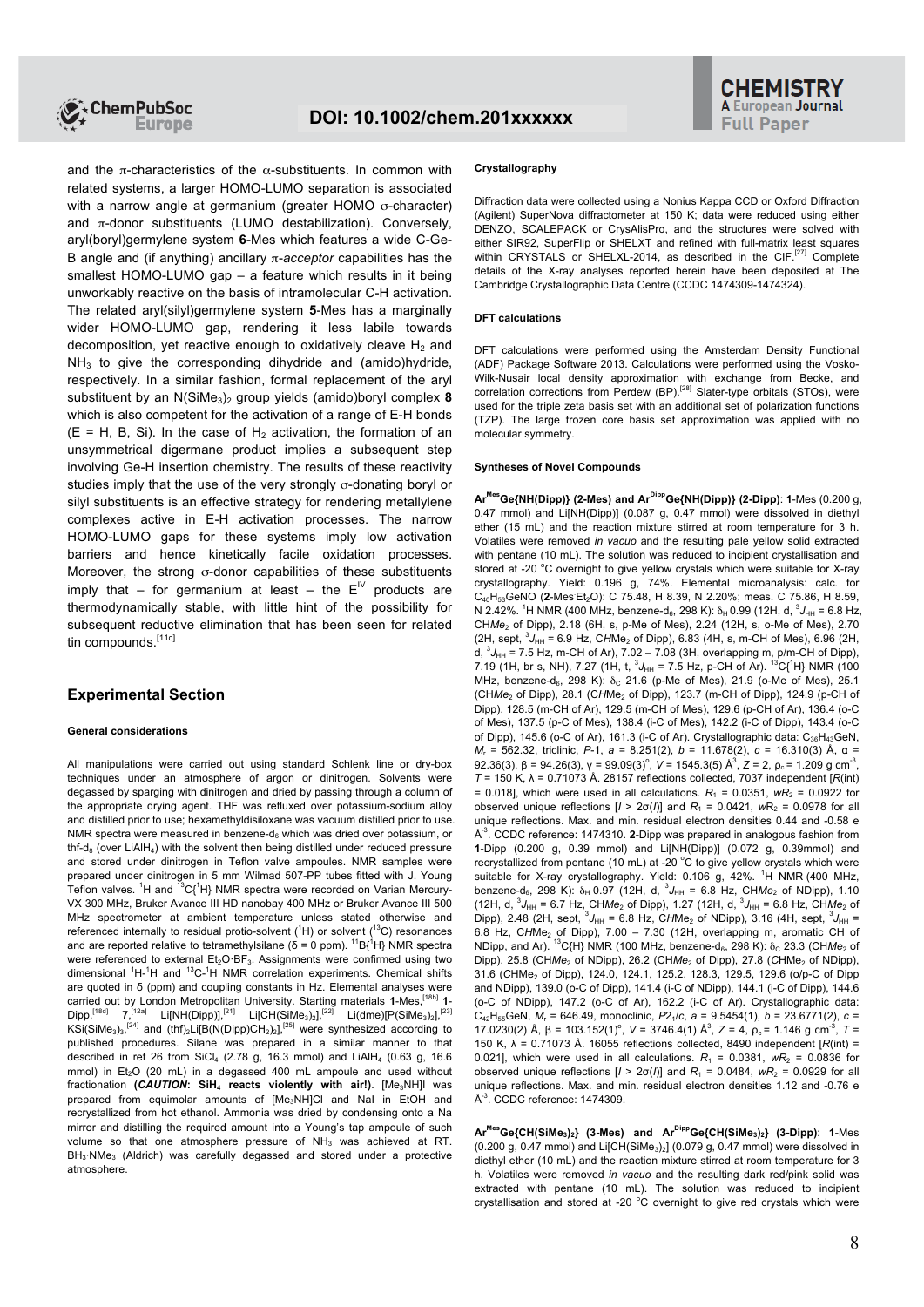

suitable for X-ray crystallography. Yield: 0.177g, 69%. Elemental microanalysis: calc. for C<sub>31</sub>H<sub>44</sub>GeSi<sub>2</sub> (3-Mes): C 68.28, H 8.13%; meas. C 68.11, H 7.98%. <sup>1</sup>H NMR (400 MHz, benzene-d<sub>6</sub>, 298 K):  $\delta_H$  0.03 (18H, s, SiMe<sub>3</sub>), 1.86 (1H, s, CH(SiMe<sub>3</sub>)<sub>2</sub>), 2.13 (6H, s, p-Me of Mes), 2.29 (12H, s, o-Me of Mes), 6.78 (4H, s, m-H of Mes), 7.01 (2H, d, <sup>3</sup>J<sub>HH</sub> = 7.8 Hz, m-H of Ar), 7.28 (1H, t, <sup>3</sup>J<sub>HH</sub> = 7.8 Hz, p-H of Ar). <sup>13</sup>C{H} NMR (100 MHz, benzene-d<sub>6</sub>, 298 K):  $\delta_c$  3.2 (CH<sub>3</sub> of SiMe<sub>3</sub>), 21.4 (p-Me of Mes), 22.4 (o-Me of Mes), 56.7 (CH), 129.6 (m-C of Mes), 129.7 (m-C of Ar), 129.8 (p-C of Ar), 136.5 (i-C of Mes), 137.5 (p-C of Mes), 139.0 (o-C of Mes), 144.4 (o-C of Ar), 170.5 (i-C of Ar). Crystallographic data: C31H44GeSi2, *M*<sup>r</sup> = 545.45, monoclinic, *P*21/*n*, *a* = 9.581(2), *b* = 18.296(4), *c* = 17.253 Å, β = 92.50(3)<sup>o</sup>, *V* = 3020.1(10) Å<sup>3</sup>, *Z* = 4, ρ<sub>c</sub> = 1.200 g cm<sup>-3</sup>, *T* = 150 K, λ = 0.71073 Å. 44537 reflections collected, 6887 independent [*R*(int) = 0.027], which were used in calculations.  $R_1 = 0.0360$ ,  $wR_2 = 0.0927$  for observed unique reflections  $[I > 2\sigma(I)]$  and  $R_1 = 0.0501$ ,  $wR_2 = 0.1006$  for all unique reflections. Max. and min. residual electron densities 0.35 and -0.51 e  $A^3$ . CCDC reference: 1474312. **3**-Dipp was prepared in analogous fashion from **1**- Dipp (0.200 g, 0.39 mmol) and Li $[CH(SiMe<sub>3</sub>)<sub>2</sub>]$  (0.065 g, 0.39 mmol), and recrystallized from pentane (10 mL) at -20 $^{\circ}$ C as red crystals which were suitable for X-ray diffraction. Yield: 0.093 g, 38%. <sup>1</sup>H NMR (400 MHz, benzene-d<sub>6</sub>, 298 K):  $\delta_H$  0.04 (18H, s, SiMe<sub>3</sub>), 1.11 (12H, d,  ${}^3J_{HH}$  = 6.8 Hz, CHMe<sub>2</sub> of Dipp), 1.32 (12H, d,  ${}^{3}J_{HH}$  = 6.8 Hz, CH*Me*<sub>2</sub> of Dipp), 3.33 (4H, sept,  ${}^{3}J_{HH}$  = 6.8 Hz, C*H*Me<sub>2</sub> of Dipp), 7.10 – 7.27 (9H, m, aromatic CH). <sup>13</sup>C{H} NMR (100 MHz, benzene-d<sub>6</sub>, 298 K): δ<sup>C</sup> 3.2 (SiMe3), 23.5 (CH*Me*<sup>2</sup> of Dipp), 27.2 (CH*Me*<sup>2</sup> of Dipp), 31.6 (CHMe<sub>2</sub> of Dipp), 56.4 (CH), 124.1 (m-C of Dipp), 128.0 (m-C of Ar), 128.7 (p-C of Dipp), 129.5 (p-C of Ar), 131.3 (m-C of Ar), 138.9 (i-C of Dipp), 142.8 (o-C of Ar), 147.5 (o-C of Dipp), 171.3 (i-C of Ar). Crystallographic data:  $C_{37}H_{56}GeSi_2$ , *M*<sup>r</sup> = 629.61, monoclinic, *C*2/*c*, *a* = 35.086(7), *b* = 10.171(2), *c* = 21.068(4) Å, β = 103.49(3)<sup>o</sup>, *V* = 7311(3) Å<sup>3</sup>, *Z* = 8, ρ<sub>c</sub> = 1.144 g cm<sup>-3</sup>, *T* = 150 K, λ = 0.71073 Å. 37542 reflections collected, 8320 independent [*R*(int) = 0.033], which were used in all calculations.  $R_1 = 0.0415$ ,  $wR_2 = 0.1157$  for observed unique reflections [*I*  $> 2\sigma(l)$ ] and  $R_1 = 0.0624$ ,  $wR_2 = 0.1333$  for all unique reflections. Max. and min. residual electron densities 0.59 and -0.74 e  $A^{-3}$ . CCDC reference: 1474311.

**ArMesGe{P(SiMe3)2} (4-Mes)**: **1**-Mes (0.200 g, 0.47 mmol) and LiP(SiMe3)<sup>2</sup> . dme (0.130 g, 0.47 mmol) were dissolved in diethyl ether (10 mL) at -30  $\,^{\circ}$ C and stirred for 4 h between -20 and -30 ᵒC. Volatiles were removed *in vacuo* at -20 °C and the resulting brown solid washed with cold pentane (10 mL, -50 ᵒC) and then extracted with pentane (10 mL) at room temperature. The red/brown solution was reduced and stored at -20 °C to give dark purple/red crystals which were suitable for X-ray diffraction. Yield: 0.123 g, 46%. Elemental microanalysis: calc. for C30H43GePSi2 (**4**-Mes): C 63.98, H 7.69%; meas. C 63.64, H 7.39%. <sup>1</sup>H NMR (400 MHz, benzene-d<sub>6</sub>, 298 K):  $\delta_H$  0.22 (9H, s, SiMe<sub>3</sub>), 0.23 (9H, s, SiMe<sub>3</sub>), 2.10 (6H, s, p-Me of Mes), 2.39 (12H, s, o-Me of Mes), 6.79 (4H, s, m-CH of Mes), 7.02 (2H, d,  $^{3}J_{HH}$  = 7.6Hz, m-H of Ar), 7.28 (1H, t,  $^{3}J_{HH}$  = 7.8Hz, p-H of Ar).  ${}^{13}C_1{}^{1}H_1$  NMR (100 MHz, benzene-d<sub>6</sub>, 298 K):  $\delta_c$  5.3 (SiMe<sub>3</sub>), 5.4 (SiMe3), 21.4 (p-Me of Mes), 22.4 (o-Me of Mes), 128.7 (m-CH of Ar), 129.7 (m-CH of Mes), 135.5 (i-C of Mes), 136.7 (o-C of Mes), 136.9 (p-C of Mes), 144.0 (o-C of Mes), 163.0 (i-C of Mes).  ${}^{31}P_1{}^{1}H$ } NMR (162 MHz, benzene-d<sub>6</sub>, 298 K): δ<sub>P</sub> -18.2. Crystallographic data: C<sub>30</sub>H<sub>43</sub>GePSi<sub>2</sub>, M<sub>r</sub> = 563.40, triclinic, *P*-1, *a* = 9.9278(3), *b* = 10.4997(4), *c* = 16.9814(6) Å, α = 95.338(3), β = 98.815(3), γ = 113.527(3)<sup>o</sup>,  $V = 1548.9(1)$   $\text{\AA}^3$ ,  $Z = 2$ ,  $\rho_c = 1.208$  g cm<sup>-3</sup>,  $T = 150$  K,  $\lambda =$ 1.54180 Å. 14642 reflections collected, 6887 independent [R(int) = 0.072], which were used in all calculations.  $R_1 = 0.0557$ ,  $wR_2 = 0.1480$  for observed unique reflections  $[I > 2\sigma(I)]$  and  $R_1 = 0.0571$ ,  $wR_2 = 0.1509$  for all unique reflections. Max. and min. residual electron densities 0.86 and -1.07 e  $A^3$ . CCDC reference: 1474313.

**ArMesGe{Si(SiMe3)3} (5-Mes)**: **1**-Mes (0.200 g, 0.47 mmol) and K[Si(SiMe3)3] (0.093 g, 0.47 mmol) were dissolved in diethyl ether (10 mL) and the reaction mixture stirred at -20°C for 3 h. Volatiles were removed *in vacuo* and the resulting brown/green solid washed with cold pentane (10 mL, -78 °C) to leave a green solid. The solid was extracted with toluene and was then reduced to incipient crystallisation, storage at -20 °C gave pale green crystals which were suitable for X-ray diffraction. Yield: 0.066 g, 22%.  $^{1}$ H NMR (400 MHz, thf-d $_{8}$ , 298 K):  $δ_H -0.01$  (27H, s, SiMe<sub>3</sub>), 2.19 (6H, s, p-Me of Mes), 23.1 (br, o-Me of Mes), 2.25 (12H, br s, o-Me of Mes), 6.80 (4H, br s, m-CH of Mes), 6.98 (2H, d,  $^3J_{\text{HH}}$  = 7.6 Hz, m-CH of Ar), 7.42 (1H, t,  ${}^{3}J_{HH}$  = 7.4 Hz, p-CH of Ar). <sup>13</sup>C{<sup>1</sup>H} NMR (100 MHz, thf-d<sub>8</sub>, 298 K):  $\delta_c$  4.3 (SiMe<sub>3</sub>), 21.4 (p-Me of Mes), 129.4 (p-CH of Ar), 129.6 (m-CH of Ar), 136.4 (i-C of Mes), 138.9 (p-C of Mes), 142.1 (o-C of Ar), 168.4 (i-C of Ar). <sup>29</sup>Si NMR (59.6 MHz, thf-d<sub>8</sub>, 298 K): δ<sub>Si</sub> -58.3 (*Si*(SiMe<sub>3</sub>)<sub>3</sub>), -6.5 (*Si*Me<sub>3</sub>). Crystallographic data: C<sub>33</sub>H<sub>52</sub>GeSi<sub>4</sub>, M<sub>r</sub> = 633.71, triclinic, P-1, a = 11.2921(2), *b* = 16.3626(3), *c* = 19.3991(3) Å, α = 89.982(1), β = 89.961(1), γ = 89.964(1)<sup>o</sup>, *V* = 3584.3(1) Å<sup>3</sup>, *Z* = 4, ρ<sub>c</sub> = 1.174 g cm<sup>-3</sup>, *T* = 150 K, λ = 0.71073 Å. 195350 reflections collected, 16155 independent [*R*(int) = 0.027], which were

used in all calculations.  $R_1 = 0.0430$ ,  $wR_2 = 0.0852$  for observed unique reflections  $[I > 2\sigma(I)]$  and  $R_1 = 0.0572$ ,  $wR_2 = 0.0972$  for all unique reflections. Max. and min. residual electron densities 0.65 and -0.49 e  $A^3$ . CCDC reference: 1474314.

**ArMesGe{B(NDippCH)2} (6-Mes) and ArDippGe{B(NDippCH)2} (6-Dipp)**: **1**-Mes (0.200 g, 0.47 mmol) and  $(thf)<sub>2</sub>Li[B(N(Dipp)CH<sub>2</sub>)<sub>2</sub>]$  (0.255 g, 0.47 mmol) were dissolved in diethyl ether (10 mL) at -30  $\circ$ C and the reaction mixture stirred for 4 h between -20 and -30 ᵒC. Volatiles were removed *in vacuo* at -20 °C and the resulting green solid extracted with pentane (10 mL). The brown solution was reduced in volume and stored at -20 °C to give dark green crystals which were suitable for X-ray diffraction. No NMR data could be collected due to rapid decomposition in solution at temperatures close to ambient. Crystallographic data:  $C_{50}H_{61}BGeN_2$ ,  $M_r = 773.45$ , monoclinic,  $P2_1/a$ ,  $a = 19.8279(2)$ ,  $b =$ 11.1435(1),  $c = 22.6952(3)$  Å,  $β = 112.496(1)°$ ,  $V = 4633.0(1)$  Å<sup>3</sup>,  $Z = 4$ ,  $ρ_c =$ 1.109 g cm<sup>-3</sup>,  $T = 150$  K,  $\lambda = 0.71073$  Å. 10570 reflections collected, 10570 independent  $[R(int) = 0.031]$ , which were used in all calculations.  $R_1 = 0.0471$ , *wR*<sub>2</sub> = 0.1123 for observed unique reflections  $I/$  > 2σ(*I*)] and  $R_1$  = 0.0673, *wR*<sub>2</sub> = 0.1325 for all unique reflections. Max. and min. residual electron densities 0.57 and -0.83 e Å<sup>-3</sup>. CCDC reference: 1474315. **6**-Dipp was prepared in analogous fashion from **1**-Dipp (0.200 g, 0.39 mmol) and  $(thf)<sub>2</sub>Li[B(NDippCH)<sub>2</sub>]$  (0.255 g, 0.39 mmol) in diethyl ether (10 mL), and recrystallized from hexamethyldisiloxane (10 mL) at -20 °C as a dark green microcrystalline solid. Yield: 0.124 g, 34%. Elemental microanalysis: calc. for C<sub>118</sub>H<sub>164</sub>B<sub>2</sub>Ge<sub>2</sub>N<sub>4</sub>OSi<sub>2</sub> (6-Dipp<sup>o.</sup>5(Me<sub>3</sub>SiOSiMe<sub>3</sub>)): C 75.48, H 8.80, N 2.98%; meas. C 75.71, H 8.58, N 3.13%. <sup>1</sup>H NMR (100 MHz, benzene-d<sub>6</sub>, 298 K):  $\delta_H$  0.91 (12H, d,  $\delta_{HH}$  = 6.9 Hz, CHMe<sub>2</sub> of NDipp), 0.96 (12H, d,  ${}^{3}J_{HH}$  = 6.9 Hz, CHMe<sub>2</sub> of Dipp), 1.05 (12H, d,  ${}^{3}J_{HH}$  = 6.7 Hz, CHMe<sub>2</sub> of Dipp), 1.11 (12H, d,  ${}^{3}J_{HH}$  = 6.9 Hz, CHMe<sub>2</sub> of NDipp), 3.31 (4H, sept,  ${}^{3}J_{HH}$  = 6.9 Hz, CHMe<sub>2</sub> of NDipp), 3.32 (4H, sept,  ${}^{3}J_{HH}$  = 6.9 Hz, CHMe<sub>2</sub> of Dipp), 6.20 (2H, s, NCH), 6.91 – 7.18 (15H, m, aromatic CH). <sup>13</sup>C NMR (100 MHz, benzene-d<sub>6</sub>, 298 K): δ<sub>C</sub> 24.5, 24.6, 26.2, 26.3 (CHMe<sub>2</sub> of Dipp and NDipp), 29.4, 31.6 (*CHMe<sub>2</sub>* of Dipp and NDipp), 124.4, 124.5, 124.5, 126.7, 128.1, 129.5, 131.6 (m-C/p-C of Dipp and NDipp, NCH), 137.6, 140.6, 141.3, 146.2, 147.9 (o-C of Ar, i-C and o-C of Dipp and NDipp), 172.5 (i-C of Ar). <sup>11</sup>B NMR (128 MHz, benzene-d<sub>6</sub>, 298 K): δ<sub>B</sub> 50.6.

**Generation of {(Me3Si)2N}Ge{B(NDippCH)2} (8) (as co-crystallite with [Li{N(SiMe3)2}(thf)]2)**: Solid (thf)2Li[B(N(Dipp)CH2)2] (0.048 g, 0.089 mmol) was added to a solution of  $7$  (0.034 g, 0.086 mmol) in benzene-d<sub>6</sub> (0.5 mL) at room temperature forming a dark purple solution (having only one set of boryl ligand signals, see NMR data below). The solution was transferred into a two-section crystallisation tube and all volatiles removed *in vacuo*. The resulting oily residue was dissolved in a small amount of hexane and the tube was sealed under vacuum. The solvent was evaporated into the second arm, and the tube was stored in a freezer at −30 °C allowing slow diffusion of hexane vapour onto the product mixture. At first, colourless block crystals of the lithium amide were formed; repeating this procedure several times resulted in formation of purpleblue elongated plates of 8<sup>2</sup>[Li{N(SiMe<sub>3</sub>)<sub>2</sub>}(thf)]<sub>2</sub> co-crystals. Attempts to remove the lithium amide co-product at this stage using [Et<sub>3</sub>NH]Cl were unsuccessful, due to competing formation of HN(SiMe<sub>3</sub>)<sub>2</sub> and a germanium-containing product tentatively assigned as Ge{B(N(Dipp)CH)2}{N(SiMe3)2}(H)Cl. As such, *in situ* generated **8** was used for further E-H insertion chemistry and the amide coproduct removed from the less reactive  $\text{Ge}^{\mathbb{I}^{\vee}}$  products by the use of  $\text{[Et}_{3}\text{NH}]$ Cl. Data for 8 (*in situ* prepared): <sup>1</sup>H NMR (400 MHz, benzene-d<sub>6</sub>, 298 K):  $\delta_H$  0.12 (18H, s, SiMe<sub>3</sub>), 1.11 (12H, two overlapping d, CHMe<sub>2</sub>), 1.38 (12H, d,  ${}^{3}J_{HH} = 6.9$ Hz, CHMe<sub>2</sub>), 3.17 (2H, sept,  ${}^{3}J_{HH}$  = 6.9 Hz, CHMe<sub>2</sub>), 3.18 (2H, sept,  ${}^{3}J_{HH}$  = 6.9 Hz, С*H*Me<sub>2</sub>), 6.26 (2H, s, NCH), 6.28 (1H, br s, GeH), 7.13-7.17 (4H, m, m-CH<br>of NDipp + C<sub>6</sub>D<sub>5</sub>H), 7.23 (2H, t, <sup>3</sup>Ј<sub>НН</sub> = 7.7 Hz, p-H of NDipp). <sup>11</sup>B{<sup>1</sup>H} (128 MHz, benzene-d<sub>6</sub>, 298 K): δ<sub>B</sub> 25.0. Crystallographic data (for 8 2[Li{N(SiMe<sub>3</sub>)<sub>2</sub>}(thf)]<sub>2</sub>):  $C_{72}H_{158}GeBLi_4N_7O_4Si_{10}$ ,  $M_r = 1578.11$ , monoclinic,  $P2_1/c$ ,  $a = 10.4972(1)$ ,  $b =$ 15.0574(2),  $c = 63.1948(7)$  Å,  $β = 92.395(1)°$ ,  $V = 9979.9(2)$  Å<sup>3</sup>,  $Z = 4$ ,  $ρ_c =$ 1.050 g cm<sup>-3</sup>,  $T = 150$  K,  $\lambda = 1.54180$  Å. 221896 reflections collected, 20919 independent  $[R(int) = 0.100]$ , which were used in all calculations.  $R_1 = 0.1070$ , *wR*<sub>2</sub> = 0.2412 for observed unique reflections  $[1 > 2\sigma(1)]$  and  $R_1 = 0.1122$ ,  $wR_2 =$ 0.2431 for all unique reflections. Max. and min. residual electron densities 2.16 and  $-0.79$  e  $\mathbb{A}^3$ . CCDC reference: 1474316.

**C-H activation product 9, formed from 6-Mes:** A solution of **6**-Mes (0.020 g, 0.026 mmol) was dissolved in benzene- $d_6$  and the resulting solution maintained at room temperature for 12 h. Over this period a colour change from green to colourless was observed, and the solution was shown by  ${}^{1}$ H NMR to consist of >95% of one product. Cooling a concentrated solution in hexane to -30 °C led to the formation of single crystals suitable for X-ray diffraction. Yield: 0.012 g, 60%. <sup>1</sup>H NMR (100 MHz, benzene-d<sub>6</sub>, 298 K):  $δ_H$  0.81 (6H, d,  $³J_{HH}$  = 7.0 Hz, CHMe<sub>2</sub> of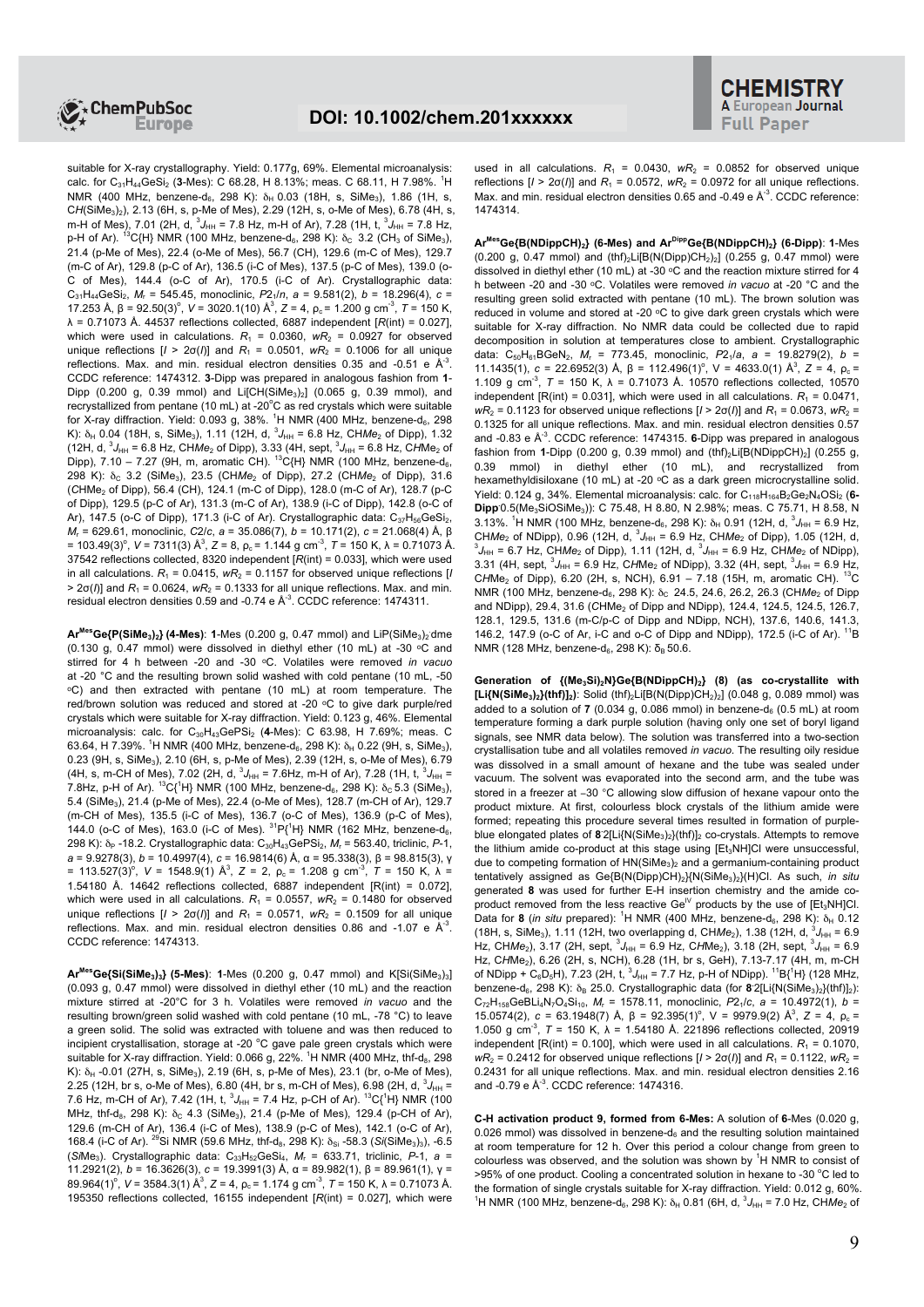

NDipp), 1.02 (6H, d, <sup>3</sup>J<sub>HH</sub> = 6.9 Hz, CH*Me*<sub>2</sub> of NDipp), 1.06 (6H, d, <sup>3</sup>J<sub>HH</sub> = 6.9 Hz, CHMe<sub>2</sub> of NDipp), 1.12 (6H, d,  ${}^{3}J_{HH}$  = 7.0 Hz, CHMe<sub>2</sub> of NDipp), 1.61 (3H, s, Me of Mes), 1.83 (1H, d,  ${}^{3}J_{\text{HH}}$  = 13.2 Hz, GeCH<sub>2</sub>), 1.96 (3H, s, Me of Mes), 2.19 (3H, s, Me of Mes), 2.28 (3H, s, Me of Mes), 2.34 (1H, d, <sup>3</sup>J<sub>HH</sub> = 13.1 Hz, GeCH<sub>2</sub>),<br>2.41 (3H, s, Me of Mes), 2.93 (2H, sept, <sup>3</sup>J<sub>HH</sub> = 6.9 Hz, C*H*Me<sub>2</sub> of NDipp), 3.12 (2H, sept,  ${}^{3}J_{HH}$  = 6.9 Hz, CHMe<sub>2</sub> of NDipp), 4.11 (1H, s, GeH), 6.06 (2H, s, NCH), 6.71 (1H, s, m-H of Mes), 6.74 (2H, s, m-CH of Mes), 6.79 (1H, s, m-CH of Mes), 7.06 – 7.21 (9H, overlapping m, m-CH of Dipp and aromatic CH of Ar).  $^{13}C(^{1}H)$  NMR (100 MHz, benzene-d<sub>6</sub>, 298 K): δ<sub>C</sub> 19.9 (GeCH<sub>2</sub>), 21.2, 21.6, 21.6 21.9, 23.2, (CH<sub>3</sub> of Mes), 23.4 23.5, 24.9, 25.5 (CHMe<sub>2</sub> of NDipp), 29.2, 29.7 (*C*HMe<sup>2</sup> of NDipp), 122.9 (NCH), 123.9 (m-C of NDipp), 125.9 (m-C of Ar), 128.9 (m-C of Mes), 129.2, 129.4 (p-C of Mes and NDipp), 130.4 (m-C of Mes), 131.3 (m-C of Mes), 134.9, 135.9, 136.0, 136.4 (o/p-C of Mes), 136.6 (i-C of Mes), 137.7 (o-C of Mes), 138.6 (i-C of Mes), 138.8 (o-C of Ar), 140.5 (i-C of NDipp), 141.9 (o-C of Mes), 145.0 (i-C of Ar), 145.8 (o-C of NDipp). <sup>11</sup>B NMR (128 MHz, benzene-d<sub>6</sub>, 298 K): δ<sub>B</sub> 26.4. Crystallographic data: C<sub>50</sub>H<sub>61</sub>BGeN<sub>2</sub>, M<sub>r</sub> = 773.45, monoclinic, *P*21/*c*, *a* = 17.0681(1), *b* = 12.4848(1), *c* = 20.4526(1) Å, β = 98.737(1)<sup>o</sup>, *V* = 4307.7(1) Å<sup>3</sup>, *Z* = 4, ρ<sub>c</sub> = 1.193 g cm<sup>-3</sup>, *T* = 150 K, λ = 1.54180 Å. 49486 reflections collected, 8975 independent [*R*(int) = 0.025], which were used in all calculations.  $R_1 = 0.0289$ ,  $wR_2 = 0.0728$  for observed unique reflections  $[I > 2\sigma(I)]$  and  $R_1 = 0.0313$ ,  $wR_2 = 0.0750$  for all unique reflections. Max. and min. residual electron densities  $0.30$  and  $-0.32$  e  $\mathbb{A}^{-3}$ . CCDC reference: 1474317.

**ArMesGe{Si(SiMe3)3}(H)<sup>2</sup> (10)**: A solution of **5**-Mes (0.050 g, 0.079 mmol) in toluene (5 mL) in a J Young's ampoule was degassed by three freeze-pumpthaw cycles before being treated with  $H_2$  at ca. 4 atm pressure. The yellow solution was stirred at room temperature for 3 h before being concentrated *in vacuo*. Colourless X-ray quality crystals of **10** were acquired after crystallization at 5 °C in toluene. Yield 0.035 g, 70%. Elemental microanalysis: calc. for C<sub>33</sub>H<sub>54</sub>GeSi<sub>4</sub> (10): C 62.39, H 8.57%; meas. C 62.25, H 8.43%. <sup>1</sup>H NMR (400 MHz, benzene-d<sub>6</sub>, 298 K); δ<sub>H</sub> 0.13 (27H, s, SiMe<sub>3</sub>), 2.15 (12H, s, o-Me of Mes), 2.27 (6H, s, p-Me of Mes), 3.90 (2H, s, GeH<sub>2</sub>), 6.89 (4H, s, m-CH of Mes), 6.90 (2H, d,  ${}^{3}J_{HH}$  = 7.7 Hz, m-CH of Ar), 7.20 (1H, t,  ${}^{3}J_{HH}$  = 7.8 Hz, p-CH of Ar).  $\rm ^{13}C(^{1}H)$  NMR (100 MHz, benzene-d $_{6}$ , 298 K):  $\rm \delta_{C}$  2.7 (SiMe $\rm _{3})$ , 21.5 (p-Me of Mes), 22.2 (o-Me of Mes), 128.7 (m-C of Ar), 128.8 (m-C of Mes), 129.2 (p-C of Ar), 136.0 (o-C of Mes), 136.6 (o-C of Ar), 137.1 (p-C of Mes), 141.9 (i-C of Mes), 149.9 (i-C of Ar). Crystallographic data: C33H54GeSi4, *M*<sup>r</sup> = 635.73, monoclinic, *P*2<sub>1</sub>/*n*, *a* = 11.4294(2), *b* = 19.3548(3), *c* = 16.4991(3) Å, β = 91.052(2)<sup>o</sup>, *V* = 3649.2(1)  $\mathbb{A}^3$ , *Z* = 4,  $\rho_c$  = 1.157 g cm<sup>-3</sup>, *T* = 150 K,  $\lambda$  = 1.54180 Å. 39740 reflections collected, 10397 independent [*R*(int) = 0.041], which were used in calculations.  $R_1 = 0.0849$ ,  $wR_2 = 0.2450$  for observed unique reflections  $\left| I \right|$  $2\sigma(l)$ ] and  $R_1$  = 0.0936,  $wR_2$  = 0.2560 for all unique reflections. Max. and min. residual electron densities 2.46 and -1.99 e  $A^3$ . The structure was refined as a 2-component twin (BASF = 0.235). CCDC reference: 1474318.

**ArMesGe{Si(SiMe3)3}(H)(NH2) (11)**: A solution of **5**-Mes (0.050 g, 0.079 mmol) in toluene (5 mL) was degassed by three freeze-pump-thaw cycles before being treated with  $NH<sub>3</sub>$  at ca. 1 atm pressure. The solution immediately turned colourless and the solution was concentrated *in vacuo*. X-ray quality crystals of **11** were obtained after crystallization at room temperature. Yield 0.038 g, 74 %. <sup>1</sup>H NMR (400 MHz, benzene-d<sub>6</sub>, 298 K):  $\delta_H$  -0.06 (2H, br d,  ${}^3J_{HH}$  = 4.8 Hz, GeNH<sub>2</sub>), 0.19 (27H, s, SiMe<sub>3</sub>), 2.13 (6H, s, o-Me of Mes), 2.19 (6H, s, o-Me of Mes), 2.22 (6H, s, p-Me of Mes), 5.10 (1H, t,  $^3J_{\text{HH}}$  = 5.5, GeH), 6.85 (2H, d,  $^3J_{\text{HH}}$ = 8.4 Hz, m-CH of Ar), 6.86 (2H, s, m-CH of Mes), 6.89 (2H, s, m-CH of Mes), 7.20 (1H, t,  ${}^{3}J_{HH}$  = 7.6 Hz, p-H of Ar).  ${}^{13}C({}^{1}H)$  NMR (100 MHz, benzene-d<sub>6</sub>, 298 K):  $δ<sub>C</sub> 3.5$  (SiMe<sub>3</sub>), 21.5 (p-Me of Mes), 22.2 (o-Me of Mes), 128.7 (m-C of Ar), 128.8 (m-C of Mes), 129.2 (p-C of Ar), 136.0 (o-C of Mes), 136.6 (o-C of Ar), 137.1 (p-C of Mes), 141.9 (i-C of Mes), 149.9 (i-C of Ar). Crystallographic data:  $C_{33}H_{53}$ GeNSi<sub>4</sub>,  $M_f$  = 648.71, orthorhombic,  $P2_12_12_1$ ,  $a = 11.539(2)$ ,  $b = 16.640(3)$ ,  $c = 19.115(4)$  Å,  $V = 3670.3(12)$  Å<sup>3</sup>,  $Z = 4$ ,  $\rho_c = 1.174$  g cm<sup>-3</sup>,  $T = 150$  K,  $\lambda =$ 0.71073 Å. 66419 reflections collected, 7602 independent [*R*(int) = 0.041], which were used in all calculations.  $R_1 = 0.0485$ ,  $wR_2 = 0.1114$  for observed unique reflections  $[I > 2\sigma(I)]$  and  $R_1 = 0.0616$ ,  $W_{2} = 0.1200$  for all unique reflections. Max. and min. residual electron densities 0.64 and -0.54 e  $A^3$ . CCDC reference: 1474319.

**{(Me3Si)2N}{(HCDippN)2B}Ge(H)GeH2{B(NDippCH)2} (12)**: A sample of **8** and  $[(\text{thf})L]\{u-N(\text{SiMe}_3)_2\}]_2$  (generated *in situ* from solid Li{B(N(Dipp)CH)<sub>2</sub>}(thf)<sub>2</sub>  $(0.096 \text{ g}, 0.178 \text{ mmol})$  and a solution of Ge $(N(SiMe<sub>3</sub>)<sub>2</sub>)<sub>2</sub>$  (0.070 g, 0.178 mmol) in C6H6 (1.0 mL)) was dried *in vacuo* for 2 h and then transferred into a 20 mL J Young's ampoule. After addition of hexane (2.0 mL), the solution was degassed by three freeze-pump-thaw cycles and the ampoule back-filled with 1 atm of H<sub>2</sub>. The resulting mixture was stirred at room temperature for 6 h during which time

the colour gradually changed from purple to red, then orange, and finally yellow. Solid [Et<sub>3</sub>NH]Cl (0.025 g, 0.180 mmol) was then added, and the mixture stirred for 5 min prior to removal of volatiles *in vacuo*. The resulting residue was extracted with hexane (1.0 mL), concentrated to a small volume and stored at −30 °C for 2 d yielding colourless blocks of **12**. Yield 0.022 g, 23% based on germanium. Elemental microanalysis: calc for C<sub>58</sub>H<sub>93</sub>B<sub>2</sub>Ge<sub>2</sub>N<sub>5</sub>Si<sub>2</sub> (12): C 64.39, H 8.75, N, 6.50%; meas. C 64.30, H 8.65, N 6.46. <sup>1</sup>H NMR (400 MHz, benzene $d_6$ , 298 K):  $\delta_H$  –0.04 (18H, br s, SiMe<sub>3</sub>), 0.93 (6H, d,  ${}^3J_{HH}$  = 6.8 Hz, CHMe<sub>2</sub>), 1.10 (18H, three overlapping d, CHMe<sub>2</sub>), 1.17 (6H, d,  $^{3}J_{HH}$  = 6.8 Hz, CHMe<sub>2</sub>), 1.30 (6H, d,  ${}^{3}J_{HH}$  = 6.8 Hz, CHMe<sub>2</sub>), 1.43 (12H, d,  ${}^{3}J_{HH}$  = 6.8 Hz, CHMe<sub>2</sub>), 1.73 (1H, d,  $^3J_{\text{HH}}$  = 2.6 Hz, BNGeH), 2.53 (1H, dd,  $^2J_{\text{HH}}$  = 12.0 Hz,  $^3J_{\text{HH}}$  = 2.6 Hz, BGeH<sub>a</sub>H<sub>β</sub>), 2.87 (2H, sept,  $^3J$  = 6.8 Hz, CHMe<sub>2</sub>), 3.38<br>2.87 (2H, sept,  $^3J$  = 6.8 Hz, CHMe<sub>2</sub>), 2.93 (2H, sept,  $^3J_{\text{HH}}$  = d, <sup>2</sup>J<sub>HH</sub> = 12.0 Hz, BGeH<sub>a</sub>H<sub>β</sub>), 6.16 (2H, s, NCH), 6.29 (2H, s, NCH), 7.05 (2H, two overlapping d, <sup>3</sup>J<sub>HH</sub> = 7.4 Hz, m-CH of NDipp), 7.14-7.18 (6H, m, m-CH of<br>NDipp + C<sub>6</sub>D<sub>5</sub>H), 7.19-7.26 (4H, m, p-CH of NDipp). <sup>13</sup>C{<sup>1</sup>H} NMR (100 MHz, benzene-d<sub>6</sub>, 298 K): δ<sub>C</sub> 3.8 (br s, SiMe<sub>3</sub>), 5.9 (br s, SiMe<sub>3</sub>), 22.8 (CHMe<sub>2</sub>), 23.2 (CHMe<sub>2</sub>), 24.3 (CHMe<sub>2</sub>), 24.5 (CHMe<sub>2</sub>), 26.2 (CHMe<sub>2</sub>), 26.2 (CHMe<sub>2</sub>), 26.5 (CH*Me*2), 26.9 (CH*Me*2), 28.2 (*C*HMe2), 28.4 (*C*HMe2), 28.7 (*C*HMe2), 29.1 (*C*HMe2), 122.6 (NCH), 122.8 (NCH), 123.5 (m-CH of NDipp), 123.7 (m-CH of NDipp), 124.2 (m-CH of NDipp), 124.3 (m-CH of NDipp), 128.2 (p-CH of NDipp, overlapping with  $C_6D_5H$ ), 140.0 (i-C of NDipp), 140.3 (i-C of NDipp), 145.4 (o-C of NDipp), 145.8 (o-C of NDipp), 146.2 (o-C of NDipp), 146.7 (o-C of NDipp). <sup>1</sup>B NMR (128 MHz, benzene-d<sub>6</sub>, 298 K):  $\delta_B$  27.9. Crystallographic data: C58H93B2Ge2N5Si2, *M*<sup>r</sup> = 1083.38, monoclinic, *P*21, *a* = 12.8186(1), *b* = 16.3303(2),  $c = 14.8112(1)$  Å,  $β = 92.057(1)°$ ,  $V = 3098.5(1)$  Å<sup>3</sup>,  $Z = 2$ ,  $ρ_c =$ 1.161 g cm<sup>-3</sup>,  $T = 150$  K,  $\lambda = 1.54180$  Å. 18762 reflections collected, 10632 independent  $[R(int) = 0.020]$ , which were used in all calculations.  $R_1 = 0.0263$ ,  $wR_2 = 0.0731$  for observed unique reflections  $[I \ge 2\sigma(I)]$  and  $R_1 = 0.0267$ ,  $wR_2 =$ 0.0734 for all unique reflections. Max. and min. residual electron densities 0.32 and  $-0.47$  e  $A^{-3}$ . CCDC reference: 1474320.

**{(Me3Si)2N}Ge{B(NDippCH)2}H(I) (13)**: A sample of **8** and [(thf)Li{µ-N(SiMe<sub>3</sub>)<sub>2</sub>}]<sub>2</sub> (generated *in situ* from solid Li{B(N(Dipp)CH)<sub>2</sub>}(thf)<sub>2</sub> (0.048 g, 0.089 mmol) and a solution of Ge{N(SiMe<sub>3)2</sub>}<sub>2</sub> (0.034 g, 0.086 mmol) in C<sub>6</sub>H<sub>6</sub> (0.5 mL)) was added to solid [Me<sub>3</sub>NH]I (0.033 g, 0.178 mmol) in a two-section tube. The mixture was shaken until most of the ammonium salt dissolved and the colour of the reaction mixture changed from purple to yellow (~5 min). Volatiles were removed *in vacuo* and the remaining viscous yellow oil was analysed by multinuclear NMR showing the clean conversion of **8** into a new borylcontaining product, but that the  $Lil(thf)_x$  side-product was still present. Volatiles were again removed *in vacuo* and the residue was dried under dynamic vacuum for 2 h. Extraction with pentane  $(0.5 \text{ ml})$  left a significant amount of white powder (LiI). The extract was concentrated to a small volume; crystallisation was initiated by freezing with liquid nitrogen and continued at room temperature, yielding colourless blocks of **13** suitable for X-ray crystallography. Yield: 0.052 g, 78%. Elemental microanalysis: calc for C32H55BGeIN3Si2 (**13**): C 51.36, H 7.41, N, 5.62%; meas. C 50.98, H 7.68, N 5.72. Crystallographic data:  $C_{32}H_{55}BGeIN_3Si_2$ ,  $M_r = 748.29$ , monoclinic,  $P2_1/c$ ,  $a^{-1}H NMR$  (400 MHz, benzene-d<sub>6</sub>, 298 K):  $\delta_H$  0.15 (18H, s, SiMe<sub>3</sub>), 1.10 (12 H, two overlapping d, CH*Me*<sub>2</sub>), 1.38 (6H, d, <sup>3</sup>J<sub>HH</sub> = 6.9 Hz, CH*Me*<sub>2</sub>), 1.42 (6H, d, <sup>3</sup>J<sub>HH</sub> = 6.9 Hz, CH*Me*<sub>2</sub>), 3.09 (2H, septet, <sup>3</sup>J<sub>HH</sub> = 6.9 Hz, CHMe<sub>2</sub>), 5.57 (1H, br s, GeH), 6.23 (2H, s, NCH), 7.11-7.16 (4H, overlapping m, *m*-H of Ar - C<sub>6</sub>D<sub>5</sub>H), 7.23 (2H, t, <sup>3</sup>J<sub>HH</sub> = 7.7 Hz, *p*-H of Ar).  $13C$ <sup>1</sup>H} NMR (100 MHz, benzene-d<sub>6</sub>, 298 K):  $δ$ <sub>C</sub> 4.1 (SiMe<sub>3</sub>), 23.0 (CHMe<sub>2</sub>), 23.5 (CHMe<sub>2</sub>), 26.6 (CHMe<sub>2</sub>), 26.8 (CHMe<sub>2</sub>), 29.0 (CHMe<sub>2</sub>), 29.0 (CHMe<sub>2</sub>), 122.8 (NCH), 124.0 (*m*-CH of Ar), 124.1 (*m*-CH of Ar), 128.6 (*p*-CH of Ar), 138.7 (*ipso*-C of Ar), 145.8 (o-C of Ar), 146.2 (o-C of Ar). <sup>11</sup>B{<sup>1</sup>H} (128 MHz, benzene-d<sub>6</sub>, 298 K): δ<sub>B</sub> 22.4. Crystallographic data: C<sub>35</sub>H<sub>55</sub>BGeIN<sub>3</sub>Si<sub>2</sub>, M<sub>r</sub> = 748.29, monoclinic, *P*21/*c*, *a* = 17.5711(2), *b* = 10.95490(10), *c* = 19.7672(2) Å, β = 92.6450(9),  $V = 3800.93(7)$  Å<sup>3</sup>,  $Z = 4$ ,  $\rho_c = 1.308$  g cm<sup>-3</sup>,  $T = 150$  K,  $\lambda = 1.54180$ Å. 41698 reflections collected, 7919 independent [*R*(int) = 0.031], which were used in all calculations.  $R_1 = 0.0218$ ,  $wR_2 = 0.0458$  for observed unique reflections  $[I > 2\sigma(I)]$  and  $R_1 = 0.0243$ ,  $wR_2 = 0.0477$  for all unique reflections. Max. and min. residual electron densities 0.46 and -0.46 e  $A^3$ . CCDC reference: 1474321.

**{(Me3Si)2N}Ge{B(NDippCH)2}(H)<sup>2</sup> (14)**: Solid K[Et3BH] (0.020 g, 0.144 mmol) was added to a solution of Ge{B(N(Dipp)CH)<sub>2</sub>}{N(SiMe<sub>3</sub>)<sub>2</sub>}(H)(I) (0.060 g, 0.080 mmol) in  $C_6D_6$  (0.5 mL) and the reaction progress was monitored by <sup>1</sup>H and <sup>11</sup>B NMR spectroscopy. After 3 d at 70 °C the transformation was complete (the use of excess K[Et3BH] was found to be required to drive the reaction to completion). All volatiles were removed *in vacuo* and the residue extracted with hexane. The extract was concentrated to a very small volume, crystallisation was initiated by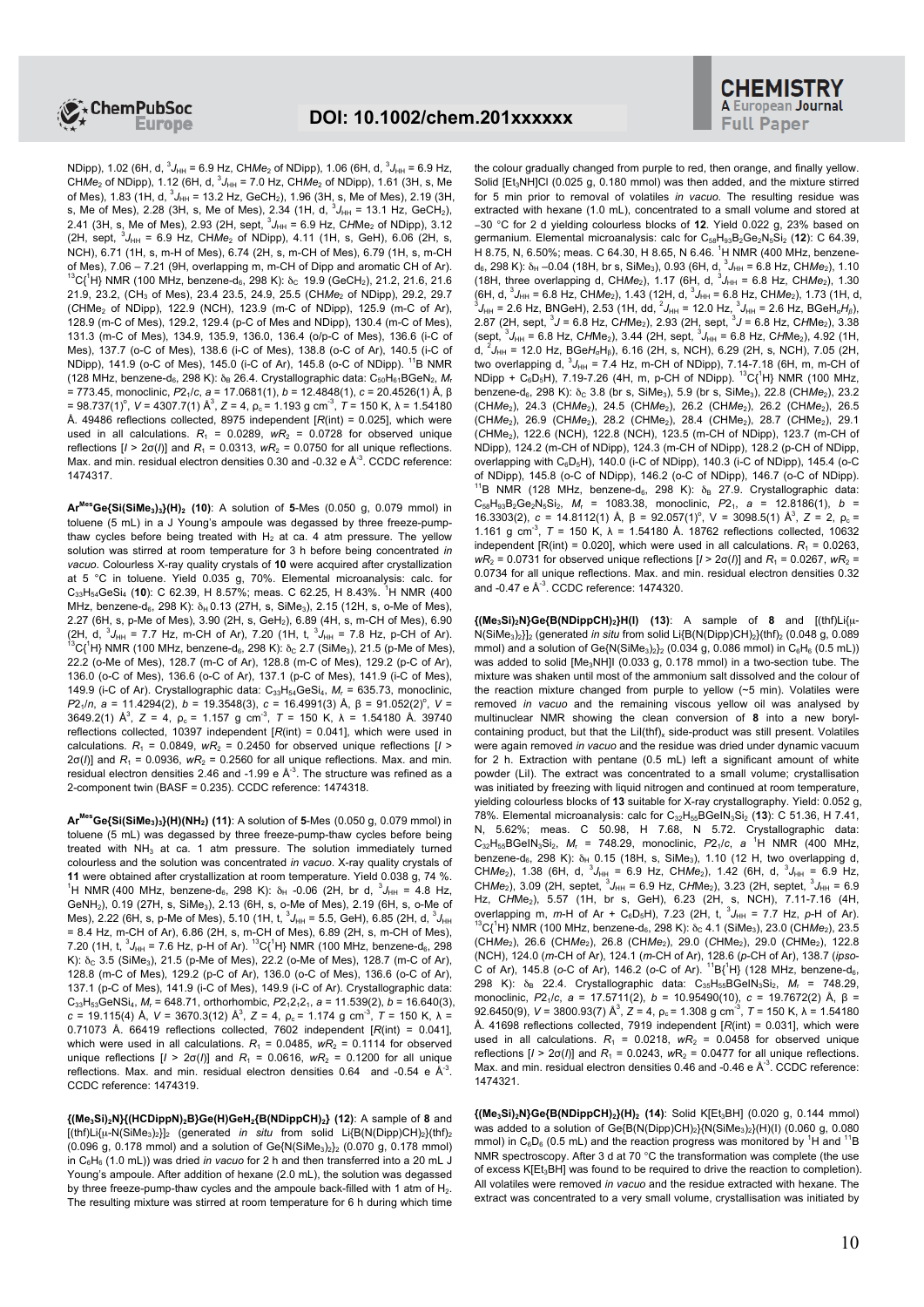

repeated freezing with liquid  $N_2$  and continued at room temperature yielding colourless blocks of **14** suitable for X-ray crystallography. Yield 0.043 g, 86%. Recrystallized samples of the product were subject to slight contamination with unreacted K[Et<sub>3</sub>BH] (as evident from <sup>11</sup>B spectrum) leading to microanalytical results reproducibly low in carbon and nitrogen, but high in hydrogen. <sup>1</sup>H NMR (400 MHz, benzene-d<sub>6</sub>, 298 K):  $\delta_H$  0.02 (s, 18 H, SiMe<sub>3</sub>), 1.13 (d,  $3J = 6.9$  Hz, 12 H, CHMe<sub>2</sub>), 1.36 (d, <sup>3</sup>J = 6.9 Hz, 12 H, CHMe<sub>2</sub>), 3.18 (septet, <sup>3</sup>J = 6.9 Hz, 4 H, C*H*Me2), 4.63 (s, 2 H, GeH), 6.29 (s, 2 H, NCH), 7.14-7.16 (m, 4 H, *m*-H of Ar + C<sub>6</sub>D<sub>5</sub>H), 7.23 (t, <sup>3</sup>J = 7.7 Hz, 2 H, p-H of Ar). <sup>13</sup>C{<sup>1</sup>H} NMR (100 MHz, benzened<sub>6</sub>, 298 K):  $\delta$ <sub>C</sub> 3.7 (SiMe<sub>3</sub>), 23.4 (CHMe<sub>2</sub>), 26.3 (CHMe<sub>2</sub>), 28.9 (CHMe<sub>2</sub>), 122.2 (NCH), 123.8 (*m*-CH of Ar), 127.8 (*p*-CH of Ar), 139.3 (*ipso*-C of Ar), 146.0 (*o*-C of Ar). <sup>11</sup>B NMR (128 MHz, benzene-d<sub>6</sub>, 298 K):  $\delta_B$  26.4. Crystallographic data: C32H56BGeN3Si2, *M*<sup>r</sup> = 622.39, monoclinic, *P*21/*n*, *a* = 18.3603(2), *b* = 19.6644(1),  $c = 21.2377(2)$  Å,  $β = 102.896(1)$ ,  $V = 7474.4(1)$  Å<sup>3</sup>,  $Z = 8$ ,  $ρ_c =$ 1.106 g cm<sup>-3</sup>,  $T = 150$  K,  $\lambda = 1.54180$  Å. 90649 reflections collected, 15570 independent  $[R(int) = 0.031]$ , which were used in all calculations.  $R_1 = 0.0292$ ,  $wR_2 = 0.0739$  for observed unique reflections  $[1 > 2\sigma(i)]$  and  $R_1 = 0.0326$ ,  $wR_2 =$ 0.0770 for all unique reflections. Max. and min. residual electron densities 1.16 and  $-0.46$  e  $\mathbb{A}^3$ . CCDC reference: 1474322.

**{(Me3Si)2N}Ge{B(NDippCH)2}H(SiH3) (15)**: An *in situ* generated 1:1 mixture of **8** and  $Li(N(SiMe<sub>3</sub>)<sub>2</sub>)(thf)<sub>2</sub>$  (0.086 mmol of each) in benzene-d<sub>6</sub> (0.5 mL) was degassed by three freeze-pump-thaw cycles and exposed to an atmosphere of  $SiH<sub>4</sub>$  at room temperature. The tube was shaken for 1 min, during which time the colour changed from purple to light yellow. In order to remove the lithium amide, solid  $[Et<sub>3</sub>NH]Cl$  (12.3 mg, 0.089 mmol) was then added to the reaction mixture and the tube agitated for a further 5 min until the crystals of  $[Et<sub>3</sub>NH]Cl$ disappeared and a fine powder of LiCl formed. The  ${}^{1}$ H NMR spectrum at this point showed replacement of the SiMe<sub>3</sub> signal of the lithium amide dimer ( $\delta_H$  = 0.36 ppm) by that attributed to the neutral amine  $HN(SiMe<sub>3</sub>)<sub>2</sub> (\delta<sub>H</sub> = 0.09$  ppm). Volatiles were then removed *in vacuo*, the residue dissolved in hexane (0.5 mL) and the resulting solution transferred into a crystallisation tube. Concentration of the solution and storage at –30 °C produced colourless crystals of **15** suitable for X-ray crystallography. Yield: 0.014  $g_2$  24%. <sup>1</sup>H NMR (500 MHz, benzene-d<sub>6</sub>, 298 K): δ<sub>H</sub> 0.11 (s, 18H, SiMe<sub>3</sub>), 1.10 (d, <sup>3</sup>J<sub>HH</sub> = 6.9 Hz, 6H, CH*Me<sub>2</sub>)*, 6.26 (s, 2H, NCH), 1.11 (d,  ${}^{3}$ J<sub>HH</sub> = 6.9 Hz, 6H, CHMe<sub>2</sub>), 1.33 (d,  ${}^{3}$ J<sub>HH</sub> = 6.9 Hz, 6 H, CHMe<sub>2</sub>), 1.42 (d,  ${}^{3}J$  = 6.9 Hz, 6H, CHMe<sub>2</sub>), 3.06 (d,  ${}^{3}$ J<sub>HH</sub> = 3.4 Hz, 3H, SiH<sub>3</sub>), 3.09 (septet,  ${}^{3}$ J<sub>HH</sub> = 6.9 Hz, 2H, (quartet,  ${}^{3}J_{HH}$  = 3.4 Hz, 1H, GeH), 7.12-7.18 (m, 4H, m-CH of NDipp + C<sub>6</sub>D<sub>5</sub>H), 7.23 (t,  ${}^{3}J_{HH}$  = 7.7 Hz, 2H, p-H of NDipp).  ${}^{13}C_{1}^{1}H$ } NMR (126 MHz, benzene-d<sub>6</sub>, 298 K): δ<sub>C</sub> 4.6 (SiMe<sub>3</sub>), 23.0 (CHMe<sub>2</sub>), 23.6 (CHMe<sub>2</sub>), 26.5 (CHMe<sub>2</sub>), 26.9 (CHMe<sub>2</sub>), 28.8 (CHMe<sub>2</sub>), 28.8 (CHMe<sub>2</sub>), 122.6 (NCH), 124.1 (m-CH of NDipp), 128.3 (p-CH of NDipp), 139.4 (i-C of NDipp), 146.2 (o-C of NDipp), 146.3 (o-C of NDipp). <sup>11</sup>B{<sup>1</sup>H} (160 MHz, benzene-d<sub>6</sub>, 298 K):  $\delta_B$  27.1. <sup>29</sup>Si{<sup>1</sup>H} (99 MHz, benzene-d<sub>6</sub>, 298 K): δ<sub>Si</sub> –87.3. Crystallographic data: Crystallographic data:  $C_{32}H_{58}BGeN_3Si_3$ ,  $M_r = 652.49$ , monoclinic,  $P2_1/n$ ,  $a = 17.9877(4)$ ,  $b =$ 12.4887(2), *c* = 18.8621(4) Å, β = 118.119(3)<sup>o</sup>, V = 3731.1(2) Å<sup>3</sup>, Z = 4, ρ<sub>c</sub> = 1.160 g cm<sup>-3</sup>,  $T = 150$  K,  $\lambda = 1.54180$  Å. 42947 reflections collected, 7822 independent  $[R(int) = 0.044]$ , which were used in all calculations.  $R_1 = 0.0444$ , *wR*<sub>2</sub> = 0.1177 for observed unique reflections  $[1 > 2σ(l)]$  and  $R_1 = 0.0482$ ,  $wR_2 =$ 0.1220 for all unique reflections. Max. and min. residual electron densities 2.75 and  $-0.73$  e  $\mathbb{A}^3$ . CCDC reference: 1474323.

**{(Me3Si)2N}Ge{B(NDippCH)2}H(BH<sup>2</sup> .NMe3) (16)**: To an *in situ* generated 1:1 mixture of  $\{(\text{Me}_3\text{Si})_2\text{N}\}\text{Ge}\{\text{B}(\text{NDippCH})_2\}$  (8) and Li $\{N(\text{SiMe}_3)_2\}(\text{thf})_2$  (0.086 mmol of each) in benzene-d<sub>6</sub> (0.5 mL) was added Me<sub>3</sub>N<sup>BH<sub>3</sub> (0.007 g, 0.089 mmol)</sup> and the NMR tube shaken for 10 min until the original purple coloration disappeared. Analysis of the boryl ligand backbone CH signals in the <sup>1</sup>H NMR spectrum at this point showed that one main product was formed in more than 70% yield. Volatiles were then removed *in vacuo*, the residue dissolved in hexane (1 mL) and the resulting solution transferred into a two-section crystallisation tube before being degassed and the tube sealed. Most of the solvent was evaporated into the second section of the tube leaving large colourless block-like crystals, which were washed with a small amount of cold hexane and dried. The <sup>1</sup>H NMR spectrum of this material showed that it retained some lithium amide, and it was therefore recrystallised from hexane again producing X-ray quality crystals of **16**. Yield: 0.020 g, 32%. Elemental microanalysis: calc. for C<sub>35</sub>H<sub>66</sub>B<sub>2</sub>GeN<sub>4</sub>Si<sub>2</sub> (16): C 60.52, H 9.72, N 7.96%; meas. C 60.63, H 9.60, N 8.08%.  ${}^{1}H{}_{1}{}^{11}B$ } NMR (400 MHz, benzene-d<sub>6</sub>, 298 K):  $\delta_{H}$  0.09 (9H, s, SiMe<sub>3</sub>), 0.39 (9H, s, SiMe<sub>3</sub>), 1.22 (12H, two overlapping d, CHMe<sub>2</sub>), 1.52 (12H, two overlapping d, CHMe<sub>2</sub>), 1.73 (9H, s, NMe<sub>3</sub>), 1.98 (1H, br d, <sup>2</sup> $J_{HH}$  = 8.0 Hz, BH<sub>α</sub>H<sub>β</sub>), 2.32 (1H, br d, <sup>2</sup>J<sub>HH</sub> = 8.0 Hz, BH<sub>α</sub>H<sub>β</sub>), 3.39 (2H, sept, <sup>3</sup>J<sub>HH</sub> = 6.9 Hz, CHMe<sub>2</sub>), 3.53 (2H, sept,  ${}^{3}J_{HH}$  = 6.9 Hz, CHMe<sub>2</sub>), 4.53 (1H, br d,  ${}^{3}J_{HH}$  = 2.2 Hz, GeH), 6.29 (2H, s, NCH), 7.19 (6H, m, CH of NDipp +  $C_6D_5H$ ).  ${}^{13}C_1{}^{1}H$ } NMR

(100 MHz, benzene-d<sub>6</sub>, 298 K): δ<sub>C</sub> 4.9 (SiMe<sub>3</sub>), 5.9 (SiMe<sub>3</sub>), 23.2 (CHMe<sub>2</sub>), 23.6 (CHMe<sub>2</sub>), 26.6 (CHMe<sub>2</sub>), 26.9 (CHMe<sub>2</sub>), 28.5 (CHMe<sub>2</sub>), 28.9 (CHMe<sub>2</sub>), 53.4 (NMe<sub>3</sub>), 122.1 (NCH), 123.5 (m-CH of NDipp), 123.7 (m-CH of NDipp), 127.4 (p-CH of NDipp), 141.3 (i-C of NDipp), 146.7 (o-C of NDipp), 146.9 (o-C of NDipp). <sup>11</sup>B{<sup>1</sup>H} NMR (128 MHz, benzene-d<sub>6</sub>, 298 K): δ<sub>B</sub> 29.8 (3-coordinate boryl), -5.1 (BH<sub>2</sub> NMe<sub>3</sub>). Crystallographic data: C<sub>35</sub>H<sub>66</sub>B<sub>2</sub>GeN<sub>4</sub>Si<sub>2</sub>, M<sub>r</sub> = 693.32, monoclinic, *P*2<sub>1</sub>/*n*, *a* = 14.0071(1), *b* = 17.8164(2), *c* = 16.3798(1) Å, β = 97.979(1)<sup>o</sup>, *V* = 4048.1(1)  $\mathring{A}^3$ ,  $Z = 4$ ,  $\rho_c = 1.138$  g cm<sup>-3</sup>,  $T = 150$  K,  $\lambda = 0.71073$  Å. 79616 reflections collected, 9170 independent  $[R(int) = 0.028]$ , which were used in all calculations.  $R_1 = 0.0374$ ,  $wR_2 = 0.0913$  for observed unique reflections  $\left| I \right|$  $2\sigma(l)$ ] and  $R_1$  = 0.0485,  $wR_2$  = 0.1053 for all unique reflections. Max. and min. residual electron densities  $0.62$  and -0.84 e  $A^{-3}$ . CCDC reference: 1474324.

## **Acknowledgements**

We acknowledge the EPSRC (EP/L002500/1 and access to the NMSF Swansea University). AR and EK thank the EU  $7<sup>th</sup>$ Framework Program, Marie Skłodowska-Curie actions (grants PIEF-GA-2013-626441 and PIEF-GA-2013-622806). JC thanks EU 7<sup>th</sup> Framework Program, Marie Skłodowska-Curie actions (COFUND – Grant Agreement nº 267226) and Junta de Andalucía for a Talentia Postdoctoral Fellowship.

**Keywords:** germanium • germylene • boryl ligand • bond activation • hydrogen • oxidative addition

- [1] P. P. Power, Nature **2010**, *463*, 171-177.
- [2] a) R. C. Fischer, P. P. Power, *Chem. Rev.* **2010**, *110*, 3877-3923; b) P. P Power, *Acc. Chem. Res.* **2011**, *44*, 627-637.
- [3] D. W. Stephan, G. Erker, *Angew. Chem. Int. Ed.* **2015**, *54*, 6400-6441.
- [4] D. Bourissou, O. Guerret, F. P. Gabbaï, G. Bertrand, *Chem. Rev.* **2000**, *100*, 39-92.
- [5] Y. Mizuhata, T. Sasamori, N. Tokitoh, *Chem. Rev.* **2009**, *109*, 3479-3511.
- [6] D. Martin, M. Soleilhavoup, G. Bertrand, *Chem. Sci.* **2011**, *2*, 389–399.
- [7] G. Frey, V. Lavallo, B. Donnadieu, W. W. Schoeller, G. Bertrand, *Science* **2007**, *316*, 439-441.
- [8] H. A. Bent, *Chem. Rev.* **1961**, *61*, 275-311.
- [9] For a pertinent recent example see: P. Wilfling, K. Schittelkopf, M. Flock, R. H. Herber, P. P. Power, R. C. Fischer, *Organometallics* **2015**, *34*, 2222-2232.
- [10] a) E. Rivard, P. P. Power, *Inorg. Chem.* **2007**, *46*, 10047-10064. See also b) B. D. Rekken, T. M. Brown, J. C. Fettinger, F. Lips, H. M. Tuononen, R. H. Herber, P. P. Power, *J. Am. Chem. Soc.* **2013**, *135*, 10134-10148.
- [11] a) A. V. Protchenko, K. H. Birjkumar, D. Dange, A. D. Schwarz, D. Vidovic, C. Jones, N. Kaltsoyannis, P. Mountford, S. Aldridge, *J. Am. Chem. Soc.* **2012**, *134*, 6500-6503; b) A. V. Protchenko, A. D. Schwarz, M. Blake, C. Jones, N. Kaltsoyannis, P. Mountford, S. Aldridge, *Angew. Chem. Int. Ed.* **2013**, *52*, 568-571; c) A. V. Protchenko, J. I. Bates, L. M. A. Saleh, M. Blake, A. D. Schwarz, E. Kolychev, A. L. Thompson, C. Jones, N. Kaltsoyannis, P. Mountford, S. Aldridge, *J. Am. Chem. Soc.*  **2016**, 138, 4555-4564; d) T. J. Hadlington, J. A. B Abdalla, R. Tirfoin, S. Aldridge, C. Jones, *Chem. Commun.* **2016**, *52*, 1717-1720.
- [12] a) D. H. Harris, M. F. Lappert, *J*. *Chem*. *Soc*., *Chem*. *Commun.* **1974**, 895-896; b) R. W. Chorley, P. B. Hitchcock, M. F. Lappert, W.-P. Leung, P. P. Power, M. M. Olmstead, *Inorg. Chim. Acta* **1992**, *198-200*, 203-209.
- [13] For other examples of acyclic amido germylenes, see for example: a) M. F. Lappert, M. J. Slade, J. L. Atwood, M. J. Zaworotko, *J. Chem. Soc., Chem. Commun.* **1980**, 621-622; b) D. A. Dickie, I. S. MacIntosh, D. D. Ino, Q. He, O. A. Labeodan, M. C. Jennings, G. Schatte, C. J. Walsby, J. A. C. Clyburne, *Can. J. Chem.* **2008**, *86,* 20-31; c) W. A. Merrill, R. J. Wright, C. S. Stanciu, M. M. Olmstead, J. C. Fettinger, P. P. Power, *Inorg. Chem.* **2010**, *49*, 7097-7105; d) J. Li, A. Stasch, C. Schenk, C. Jones, *Dalton Trans.* **2011**, *40*¸10448-10456; e) T. J. Hadlington, M. Hermann, J. Li, G. Frenking, C. Jones, *Angew. Chem. Int. Ed.* **2013**, *52*, 10199-10203; f) E. W. Y. Wong, T. J. Hadlington, C. Jones, *Main Group Met. Chem.* **2013**, *36*, 133-136; g)T. J. Hadlington, J. Li, C. Jones, *Can. J. Chem.* **2014**, *92*, 427-433; h) T. J. Hadlington, M. Hermann, G. Frenking, C. Jones, *J. Am. Chem. Soc.* **2014**, *136*, 3028-3031; i) T. J. Hadlington, J. Li, M. Hermann, A. Davey, G. Frenking, C. Jones, *Organometallics* **2015**, *34*, 3175-3185; j) M. W. Lui, C. Merten, M. J.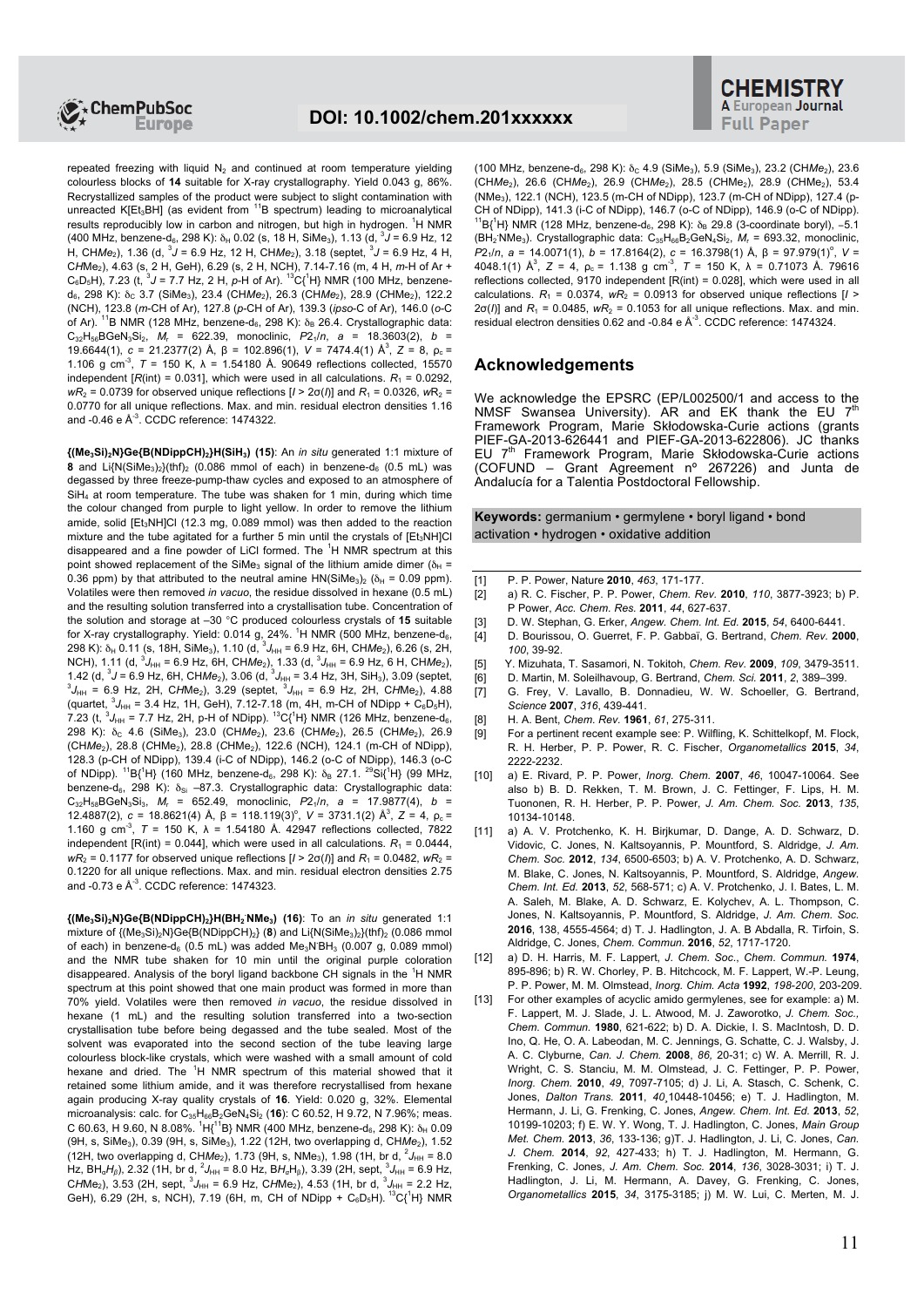Ferguson, R. McDonald, Y. Xu, E. Rivard, *Inorg. Chem.* **2015**, *54*, 2040- 2049; k) T. J. Hadlington, B. Schwarze, E. I. Izgorodina, C. Jones, *Chem. Commun.* **2015**, *51*, 6854-6857; l) T. J. Hadlington, M. Hermann, G. Frenking, C. Jones, *Chem. Sci.* **2015**, *6*, 7249-7257.

- [14] For alkoxy/aryloxy germylenes, see for example: a) B. Cetinkaya, I. Gümrükçü, M. F. Lappert, J. L. Atwood, R. D. Rogers, M. J. Zaworotko, *J. Am. Chem. Soc.* **1980**, *102*, 2088-2089; b) B.T. Fjeldberg, P. B Hitchcock, M. F. Lappert, S. J. Smith, A. J. Thorne, *J. Chem. Soc., Chem. Commun.* **1985**, 939-941; c) H. Gerung, T. J. Boyle, L. J. Tribby, S. D. Bunge, C. J. Brinker, S. M. Han, *J. Am. Chem. Soc.* **2006**, *128*, 5244- 5250; d) R. A. Green, C. Moore, A. L. Rheingold, C. S. Weinert, *Inorg. Chem.* **2009**, *48*, 7510-7512; e) T. Hascall, A. L. Rheingold, I. Guzei, G. Parkin, *Chem. Commun.* **1998**, 101-102.
- [15] For β-diketiminato-stabilized germylenes, see for example: a) M. Driess, S. Yao, M. Brym, C. van Wüllen, *Angew. Chem. Int. Ed.* **2006**, *45*, 4349- 4352; b) A. Jana, I. Objartel, H. W. Roesky, D. Stalke, *Inorg. Chem.*  **2009**, *48*, 798-800; c) A. Jana, H. W. Roesky, C. Schulzke, P. P. Samuel, A. Döring, *Organometallics* **2010**, *49*, 5554-5559; d) W. D. Woodul, E. Carter, R. Müller, A. F. Richards, A. Stasch, M. Kaupp, D. M. Murphy, M. Driess, C. Jones, *J. Am. Chem. Soc.* **2011**, *133*, 10074-10077; e) W. Wang, S. Inoue, S. Yao, M. Driess, *Organometallics* **2011**, *30*, 6490- 6494; f) Y. Xiong, S. Yao, M. Driess, *Chem.-Eur. J.* **2012**, *7*, 2145-2150; g) G. Tan, W. Wang, B. Blom, M. Driess, *Dalton Trans*. **2014**, *43*, 6006- 6011.
- [16] For examples of other types of cyclic germylene, see for example: a) W. A. Herrmann, M. Denk, J. Behm, W. Scherer, F.-R. Klingan, H. Bock, B. Solouki, M. Wagner, *Angew. Chem. Int. Ed.* **1992**, *31*, 1485-1488; b) M. Kira, S. Ishida, T. Iwamoto, M. Ichinohe, C. Kabuto, L. Ignatovich, H. Sakurai, *Chem. Lett.* **1999**, 263-264; c) P. Bazinet, G. P. A. Yap, D. S. Richeson, *J. Am. Chem. Soc.* **2001**, *123*, 11162-11167; d) O. Kühl, P. Lönnecke, J. Heinicke, *Polyhedron* **2001**, *20*, 2215-2222; e) I. L. Fedushkin, A. A. Skatova, V. A. Chudakova, N. M. Khvoinova, A. Y. Baurin, S. Dechert, M. Hummert, H. Schumann, *Organometallics* **2004**, *23*, 3714-3718; f) T. Gans-Eichler, D. Gudat, K. Nättinen, M. Nieger, *Chem.-Eur. J.* **2006**, *12*, 1162-1173; g) A. V. Zabula, F. E. Hahn, T. Pape, A. Hepp, *Organometallics* **2007**, *26*, 1972-1980; h) S. M. I. Al-Rafia, P. A. Lummis, M. J. Ferguson, R. McDonald, E. Rivard, *Inorg. Chem.* **2010**, *49*, 9709-9717; i) J. Berthe, J. M. Garcia, E. Ocando, T. Kato, N. Saffon-Merceron, A. De Cózar, F. P. Cossío, A. Baceiredo, *J. Am. Chem. Soc.*  **2011**, *133*, 15930-15933; j) S. Krupski, J. V. Dickschat, A. Hepp, T. Pape, F. E. Hahn, *Organometallics* **2012**, *31*, 2078-2084; k) D. Yang, J. Guo, H. Wu, Y. Ding, W. Zheng, *Dalton Trans.* **2012**, *41*, 2187-2194; l) S. K. Liew, S. M. I. Al-Rafia, J. T. Goettel, P. A. Lummis, S. M. McDonald, L. J. Miedema, M. J. Ferguson, R. McDonald, E. Rivard, *Inorg. Chem.* **2012**, *51*, 5471-5480; m) H. Arii, T. Amari, J. Kobayashi, K. Mochida, T. Kawashima, *Angew. Chem. Int. Ed.* **2012**, *51*, 6738-6741; n) S. Krupski, R. Pöttgen, I. Schellenberg, F. E. Hahn, *Dalton Trans.* **2014**, *43*, 173- 181; o) S.-P. Chia, Y. Li, R. Ganguly, C.-W. So, *Eur. J. Inorg. Chem.*  **2014**, 526-532; p) S. Krupski, C. Schulte to Brinke, H. Koppertz, A. Hepp, F. E. Hahn, *Organometallics*, **2015**, *34*, 2624-2631.
- [17] For examples of two-coordinate phosphido germylenes, see for example: a) M. Driess, R. Janoschek, H. Pritzkow, S. Rell, U. Winkler, *Angew. Chem. Int. Ed. Engl.* **1995**, *34*, 1614-1616; b) B. P. Johnson, S. Almstätter, F. Dielmann, M. Bodensteiner, M. Scheer, *Z. Anorg. Allg. Chem.* **2010**, *636*, 1275-1285; c) K. Izod, E. R. Clark, W. Clegg, R. W. Harrington, *Organometallics* **2012**, *31*, 246-255; d) K. Izod, D. G. Rayner, S. M. El-Hamruni, R. W. Harrington, U. Baisch, *Angew. Chem. Int. Ed.*  **2014**, *53*, 3636-3640.
- [18] For examples of two-coordinate germylenes supported by terphenyl and related bulky aryl substituents, see for example: a) P. Jutzi, H. Schmidt, B. Neumann, H.-G. Stammler, *Organometallics* **1996**, *15*, 741-746; b) R. S. Simons, L. Pu, M. M. Olmstead, P. P. Power, *Organometallics* **1997**, *16*, 1920-1925; c) J. E. Bender IV, M. M. B. Holl, J. W. Kampf, *Organometallics* **1997**, *16*, 2743-2745; d) L. Pu, M. M. Olmstead, P. P. Power, B. Schiemenz, *Organometallics* **1998**, *17*, 5602-5606; e) G. L. Wegner, R. J. F. Berger, A. Schier, H. Schmidbaur, *Organometallics* **2001**, *20*, 418-423; f) L. Pu, N. J. Hardman, P. P. Power, *Organometallics* **2001**, *20*, 5105-5109; g) G. H. Spikes, Y. Peng, J. C. Fettinger, J. Steiner, P. P. Power, *Chem. Commun.* **2005**, 6041-6043; h) G. H. Spikes, Y. Peng, J. C. Fettinger, P. P. Power, *Z. Anorg. Allg. Chem.*  **2006**, *632*, 1005-1010; i) X. Wang, Z. Zhu, Y. Peng, H. Lei, J. C. Fettinger, P. P. Power, *J. Am. Chem. Soc.* **2009**, *131*, 6912-6913; j) Y. Peng, J.-D. Guo, B. D. Ellis, Z. Zhu, J. C. Fettinger, S. Nagase, P. P. Power, *J. Am. Chem. Soc.* **2009**, *131*, 16272-16282; k) Y. Peng, R. C.

Fischer, W. A. Merrill, J. Fischer, L. Pu, B. D. Ellis, J. C. Fettinger, R. H. Herber, P. P. Power, *Chem. Sci.* **2010**, *1*, 461-468; l) O. T. Summerscales, M. M. Olmstead, P. P. Power, *Organometallics* **2011**, *30*, 3468-3471; m) O. T. Summerscales, J. C. Fettinger, P. P. Power, *J. Am. Chem. Soc.* **2011**, *133*, 11960-11963; n) L. Li, T. Fukawa, T. Matsuo, D. Hashizume, H. Fueno, K. Tanaka, K. Tamao, *Nature Chem.* **2012**, *4*, 361-365; o) Z. Brown, J.-D. Guo, S. Nagase, P. P. Power, *Organometallics* **2012**, *31*, 3768-3772; p) Z. D. Brown, J. D. Erickson, J. C. Fettinger, P. P. Power, *Organometallics* **2013**, *32*, 617-622; q) B. D. Rekken, T. M. Brown, J. C. Fettinger, F. Lips, H. M. Tuononen, R. H. Herber, P. P. Power, *J. Am. Chem. Soc.* **2013**, *135*, 10134-10148; r) J. W. Dube, Z. D. Brown, C. A. Caputo, P. P. Power, P. J. Ragogna, *Chem. Commun.* **2014**, *50*, 1944-1946; s) J. W. Dube, C. M. E. Graham, C. L. B. Macdonald, Z. D. Brown, P. P. Power, P. J. Ragogna, *Chem.-Eur. J.*  **2014**, *20*, 6739-6744; t) J. D. Erickson, J. C. Fettinger, P. P. Power, *Inorg. Chem.* **2015**, *54*, 1940-1948.

- [19] For a previous report of a boryl germylenes see reference 11a; for a preliminary communication of compound **8** see A. V. Protchenko, M. P. Blake, A. D. Schwarz, C. Jones, P. Mountford, S. Aldridge, *Organometallics* **2015**, *34*, 2126-2129.
- [20] For a related germylgermylene, see: a) W. Setaka, K. Sakamoto, M. Kira, P. P. Power, *Organometallics* **2001**, *20*, 4460-4462. For analogous substitution chemistry with alkylmetal reagents see: b) M. Stender, L. Pu, P. P. Power, *Organometallics* **2001**, *20*, 1820-1824.
- [21] Y. W. Chao, P. A. Wexler, D. E. Wigley, *Inorg. Chem.* **1989**, *28*, 3860- 3868.
- [22] P. J. Davidson, D. H. Harris, M. F. Lappert, *J. Chem. Soc., Dalton Trans.*  **1976**, 2268-2274.
- [23] a) G. Fritz, W. Hölderlin, *Z. Anorg. Allg. Chem.* **1976**, *422*, 104-114; b) F. Uhlig, S. Gremler, M. Dargatz, M. Scheer, E. Herrmann, *Z. Anorg. Allg. Chem.* **1991**, *606*, 105-108.
- [24] C. Marschner, *Eur. J. Inorg. Chem.* **1998**, 221-226.
- [25] Y. Segawa, M. Yamashita, K. Nozaki, *Science* **2006**, *314*, 113-115.
- [26] A. E. Finholt, A. C. Bond, Jr., K. E. Wilzbach, H. I. Schlesinger, *J. Am. Chem. Soc*, **1947**, *69*, 2692-2696.
- [27] a) J. Cosier, A.M. Glazer, *J. Appl. Crystallogr.* **1986**, *19*, 105-107; b) Z. Otwinowski, W. Minor, in *Methods Enzymol., Vol 276*: *Macromolecular Crystallography*, *Part A* (Eds.: C.W. Carter, Jr., R.M. Sweet) Academic Press, New York, **1997**, pp. 307-326; c) A. Altomare, G. Cascarano, C. Giacovazzo, A. Guagliardi, *J. Appl. Crystallogr.* **1994**, *27*, 1045-1050; d) L. Palatinus, G. Chapuis, *J. Appl. Crystallogr.* **2007**, *40*, 786-790; e) P.W. Betteridge, J.R. Carruthers, R.I. Cooper, K. Prout, D.J. Watkin, *J. Appl. Crystallogr.* **2003**, *36*, 1487; f) R.I. Cooper, A.L. Thompson, D.J. Watkin, *J. Appl. Crystallogr.* **2010**, *43*, 1100-1107; g) A.L. Thompson, D. J. Watkin, *J. Appl. Crystallogr.* **2011**, *44*, 1017-1022.
- [28] a) A. D. Becke, *Phys. Rev. A* **1988**, *38*, 3098-3100; b) J. P. Perdew, *Phys. Rev. B* **1986**, *33*, 8822-8824; c)J. G. Snijders, P. Vernooijs, E. J. Baerends, *Atomic Data and Nuclear Data Tables*, **1982**, *26*, 483-509.
- [29] S. M. I. Al-Rafia, R. McDonald, M. J. Ferguson, E. Rivard, *Chem.–Eur. J.*  **2012**, *18*, 13810-13820.
- [30] P. Jutzi, A. Becker, H. G. Stammler, B. Neumann, *Organometallics* **1991**, *10*, 1647-1648.
- 
- [31] A. Heine, D. Stalke, *Angew. Chem. Int. Ed. Engl.* **1994**, 33, 113-115. [32] A. Sekiguchi, T. Tanaka, M. Ichinoche, K. Akiyama, S. Tero-Kubot [32] A. Sekiguchi, T. Tanaka, M. Ichinoche, K. Akiyama, S. Tero-Kubota, *J. Am. Chem. Soc.* **2003**, *125*, 4962−4963.
- [33] M. E. Alberto, N. Russo, E. Sicilia, *Chem.-Eur. J.* **2013**, *19*, 7835-7846.
- [34] The reactivity of **8** towards protic E-H bonds (such as those in NH<sup>3</sup> or H<sub>2</sub>O) was not thought to be an attractive target, on the basis that related (amido)(boryl)stannylene systems simply undergo protonolysis of the amide substituent (rather than the desired oxidative addition) with these substrates.<sup>[11c]</sup> In the event, the reaction of 8 with  $NH<sub>3</sub>$  gives a complex mixture of products, but no evidence could be obtained from *in situ* NMR for mutually coupled GeH and  $GeVH<sub>2</sub>$  resonances – such as would be expected for the product of N-H oxidative addition.
- [35] See, for example: (a) K. M. Baines, J. A. Cooke, J. J. Vittal, *J. Chem. Soc., Chem. Commun.* **1992**, 1484-1485; (b) N. Fukaya, H. Sekiyama, M. Ichinohe, A. Sekiguchi, *Chem. Lett.* **2002**, 802-803; (c) K. Inomata, T. Watanabe, Y. Miyazaki, H. Tobita, *J. Am. Chem. Soc.* **2015**, *137*, 11935−11937*.*

Received: ((will be filled in by the editorial staff)) Revised: ((will be filled in by the editorial staff)) Published online: ((will be filled in by the editorial staff)